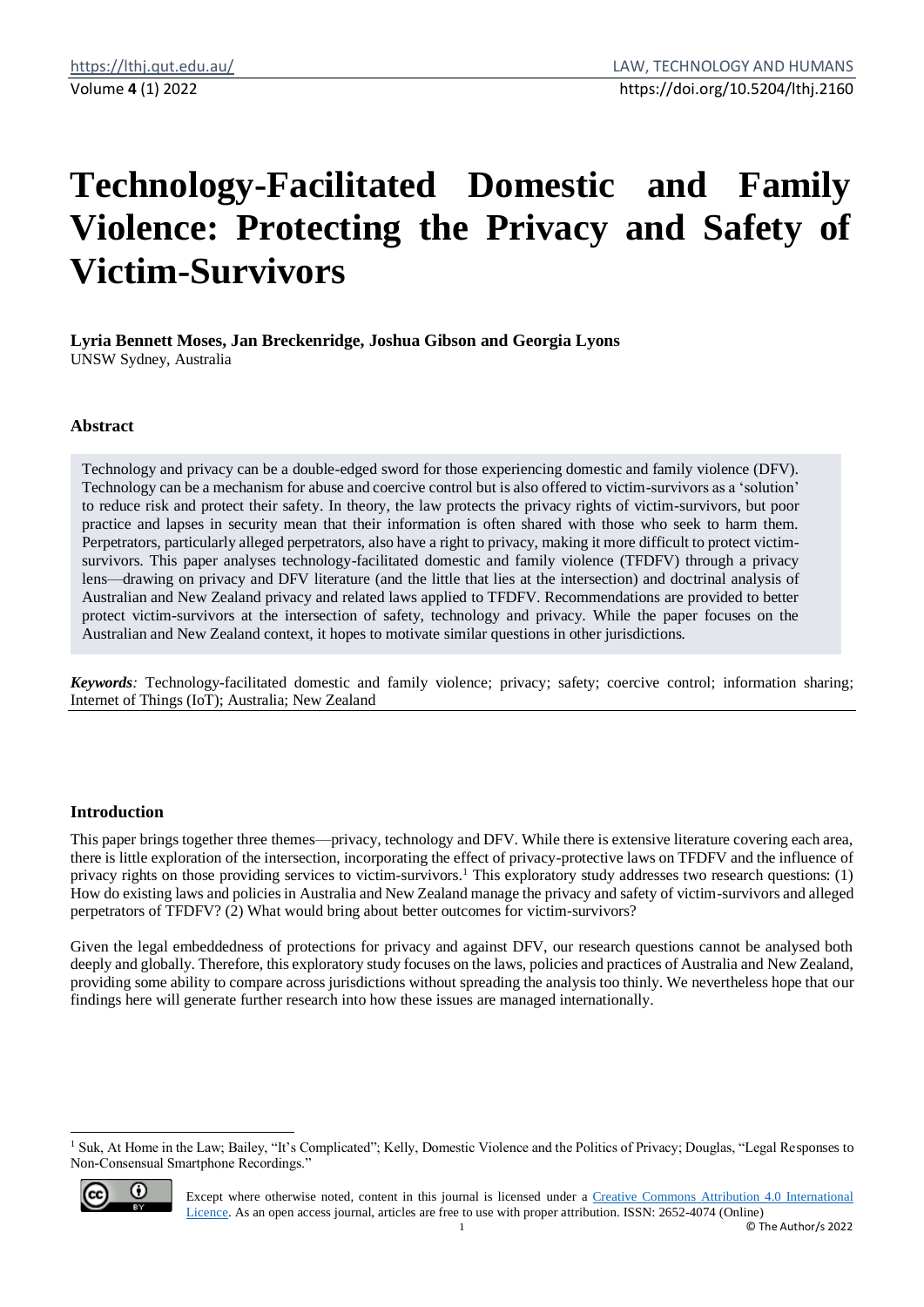# **The Intersection of Technology and DFV**

# *Domestic and Family Violence—Framing the Problem*

DFV is a prevalent issue in both Australia and New Zealand. Approximately one in six women and one in sixteen men have experienced physical or sexual violence from a current or former partner in Australia.<sup>2</sup> In New Zealand, approximately 30% of ever-partnered women have experienced at least one episode of physical intimate partner violence, and 13.1% have experienced sexual intimate partner violence.<sup>3</sup> In both countries, gaps in data collection hide the full extent of perpetration; however, these figures are commensurate with international prevalence.

Terminology also contributes to defining what is and is not DFV. Not all DFV is perpetrated in intimate partnerships, and, therefore, not all DFV is intimate partner violence. The term 'family violence' is preferred by Aboriginal and Torres Strait Islander and Māori communities to acknowledge violence perpetrated in a range of kinship relationships.<sup>4</sup> However, legal and social welfare responses designed to enhance victim-survivor safety may only be available in specific relational circumstances. Each Australian jurisdiction has a different definition of DFV, some of which include violence and abuse perpetrated by family members and carers. In contrast, other jurisdictions may limit their definition to intimate partnerships. Flowing on from this, legal definitions may also determine who is eligible for a social welfare/health service or response.

Physical and sexual violence are the most widely recognised manifestations of DFV, arguably because they are criminal offences but also because media reports of DFV lethality shape community perceptions.<sup>5</sup> Often less visible, but also damaging, are experiences of DFV, including emotional, social, spiritual, cultural, psychological and economic abuse.<sup>6</sup> The range of these behaviours creates a context of coercive control,<sup>7</sup> which is central to DFV and establishes a pattern of abuse over time, resulting in limitations on movement and restrictions on liberty. Indeed, a growing body of literature recognises that coercive control has specific dimensions when expressed through digital mediums.<sup>8</sup> This forms part of the growing literature on TFDFV.<sup>9</sup> Yet, TFDFV often remains removed from definitions of DFV, which leads to gaps in protection.

# *Technology in DFV—Both Problem and Solution*

The use of technology in DFV is often characterised in binary terms as either extending opportunities to facilitate harassment and abuse or as a set of effective response strategies designed to enhance victim-survivor safety. Emerging evidence supports both positions. Technology can significantly intensify the perpetration of DFV and extend opportunities for harassment and surveillance of the victim-survivor rendering the perpetrator 'ever present'.<sup>10</sup> Yet recent evaluations of technology responses in DFV demonstrate an increase in victim-survivors' perceptions of safety and is now regularly offered as a solution by some DFV services to manage perpetrator risk and enhance client-survivor safety with technology options including, but not limited to, safety devices, cyber sweeps and audits and CCTV cameras installed in housing to avoid or record violence.<sup>11</sup>

The term 'TFDFV' is an umbrella term that covers one part of this binary, referring to a wide range of behaviours using technology to perpetrate abuse.<sup>12</sup> The victim-survivor is often a current or ex-partner, but TFDFV can also target the victimsurvivor's children, family members, friends or new partners. The Australian e-Safety Commissioner describes technologyfacilitated abuse as including abusive messages or calls, taking over someone's online accounts, sharing or threatening to share an intimate image without the person's consent, using fake social media accounts to harass the person or tracking someone through a phone or device.<sup>13</sup> TFDFV may also include image-based sexual abuse as a means of harassment and control, including non-consensual sharing of sexual images of a person online or threatening to distribute such images.<sup>14</sup> Concerningly,

<sup>2</sup> ABS, Personal Safety, Australia.

<sup>3</sup> Fanslow, "Change in Prevalence Rates," 5.

<sup>4</sup> Cripps, Communities Working to Reduce Indigenous Family Violence, 2.

<sup>5</sup> Valentine, "Responses to Family and Domestic Violence," 30–44.

<sup>6</sup> Gordon in Cripps, Communities Working to Reduce Indigenous Family Violence, 2.

<sup>7</sup> Stark, Coercive Control.

<sup>8</sup> Woodlock, "Technology as a Weapon in Domestic Violence"; Harris, "Digital Coercive Control."

<sup>&</sup>lt;sup>9</sup> Douglas, "Technology-Facilitated Domestic and Family Violence"; Essert, "Addressing Imperfect Solutions to Technology-Facilitated Domestic Violence Notes"; Harris, "Spacelessness, Spatiality and Intimate Partner Violence"; Henry, "Beyond the Sext"; Henry, "Technology-Facilitated Sexual Violence"; Powell, "Technology-Facilitated Sexual Violence Victimization Results from an Online Survey of Australian Adults."

<sup>10</sup> Douglas, "Legal Responses to Non-Consensual Smartphone Recordings," 158–159, 162–163.

<sup>11</sup> Douglas, "Legal Responses to Non-Consensual Smartphone Recordings," 159–160, 168–170.

<sup>&</sup>lt;sup>12</sup> Harris, "Technology, Domestic and Family Violence," 1-2.

<sup>&</sup>lt;sup>13</sup> eSafety Commissioner, "What is Technology-Facilitated Abuse?"

<sup>14</sup> Woodlock, Second National Survey of Technology Abuse and Domestic Violence in Australia, 10.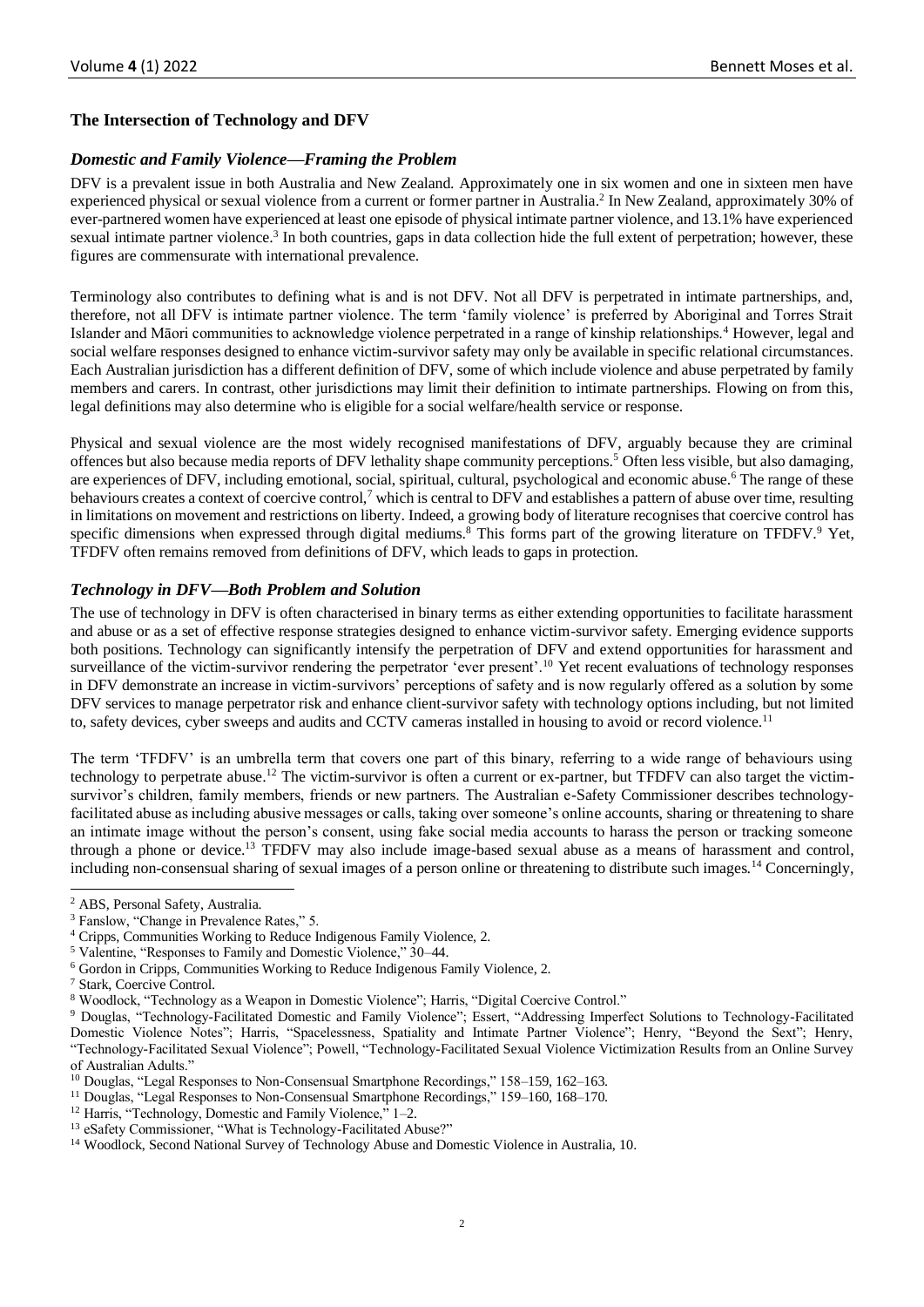the 2019 National Community Attitudes Survey found that nearly one in three people believed that if a woman sends a nude image to her partner, she is partly responsible if it is shared without permission.<sup>15</sup>

Recent research suggests that TFDFV is an increasingly prevalent issue. For example, a 2020 survey of 442 frontline domestic violence practitioners in Australia found that almost all had clients who had experienced TFDFV. The most common technologies were text messages, smartphones and Facebook.<sup>16</sup> Survey respondents also noted that increasing reliance on technology due to COVID-19 had opened new avenues for abuse. In New Zealand, Netsafe reported a 36.5% increase in reports of 'personal harm' from April to June 2020 compared to the previous quarter, with personal harm including harassment and bullying, threats and intimidation<sup>17</sup> via digital communications.

An Australian study on image-based sexual abuse found that 11.1% of participants had engaged in some form of image-based sexual abuse perpetration during their lifetime.<sup>18</sup> However, this may underestimate prevalence, as the data was based on the perpetrator's self-reported behaviour. An analysis of image-based sexual abuse offences in Victoria, Australia, found that 58% were perpetrated in the context of DFV.<sup>19</sup> In New Zealand, Netsafe found that nearly 5% of participants reported experiencing such abuse during their lifetime, while approximately 4% had been threatened with such abuse.<sup>20</sup>

Conversely, a range of technology devices and strategies have been developed to ensure the safety of victim-survivors of DFV. Most DFV programs in Australia now provide some form of personal safety device for victim-survivors. Some programs have been successful, such as the Staying Home Leaving Violence program in NSW, which includes an SOS Response System involving a duress alarm and mobile phone with GPS tracking, with participants reporting an increase in feelings of hope and a decrease in fear as well as greater confidence.<sup>21</sup> The Keeping Women Safe in their Homes program in Queensland includes duress alarms, home safety cameras and cyber safety audits as technology responses resulting in women and children reporting they generally felt safer and more secure in their accommodation.<sup>22</sup> The evaluation also found that privacy was a concern among stakeholders, affecting participation. For example, some participants did not want to disclose to their strata or property managers their request for security cameras, fearing consequences for their tenancy. Others were anxious that their personal information would be shared. Stakeholders raised concerns that security camera footage could also be subpoenaed.

Technology may also be used to assess the risk posed by perpetrators of DFV, for example, through electronic location devices monitored by police. Advocates argue that these methods more reasonably attribute responsibility for increasing safety with the perpetrator. However, limitations of this approach include privacy implications, stigmatisation, the potential for 'false' alerts and deficiencies in the monitoring system.<sup>23</sup>

# *Policy and TFDFV*

While there are substantial differences between jurisdictions, there is an emerging recognition of the need to address TFDFV as part of broader policies for addressing DFV.

In Australia, the fourth (current) Action Plan of the *National Plan to Reduce Violence against Women and their Children 2010– 2022* (the Action Plan) begins to provide a more nuanced understanding of the intersections between DFV and technology. The Action Plan recognises that technology creates better access to information, including referral to services for victim-survivors. However, technology also facilitates the perpetration of violence, such as online sexual harassment, stalking and nonconsensual sharing of intimate images. The Action Plan did adopt a definition of 'technology-facilitated abuse', noting the use of communications technology to control, abuse, harass, punish or humiliate an individual.<sup>24</sup>

Each Australian state and territory, despite different policy approaches to DFV, have begun to recognise TFDFV, albeit in different ways. For example, the Northern Territory framework includes technology-facilitated abuse within their definition of DFV and includes a range of behaviours such as sending abusive text messages or emails, making continuous phone calls,

<sup>&</sup>lt;sup>15</sup> Parton, Attitudes Towards Violence Against Women and Gender Equality Among People in NSW, 19.

<sup>16</sup> Woodlock, Second National Survey on Technology and Domestic Violence, 18.

<sup>&</sup>lt;sup>17</sup> Netsafe, "Netsafe Quarterly Report April–June 2020."

<sup>18</sup> Powell, "Image-based Sexual Abuse," 397.

<sup>&</sup>lt;sup>19</sup> Sentencing Advisory Council, Sentencing Image-Based Sexual Abuse Offences in Victoria, 38.

<sup>20</sup> Pacheco, Image-based Sexual Abuse, 1.

<sup>&</sup>lt;sup>21</sup> Breckenridge, Staying Home Leaving Violence Evaluation, 101.

<sup>&</sup>lt;sup>22</sup> Gendera, Evaluation of the Technology Trial (Keeping Women Safe in Their Homes), 3.

<sup>&</sup>lt;sup>23</sup> Nancarrow, Electronic Monitoring in the Context of Domestic and Family Violence, 2.

<sup>24</sup> Commonwealth of Australia, Fourth Action Plan, 60.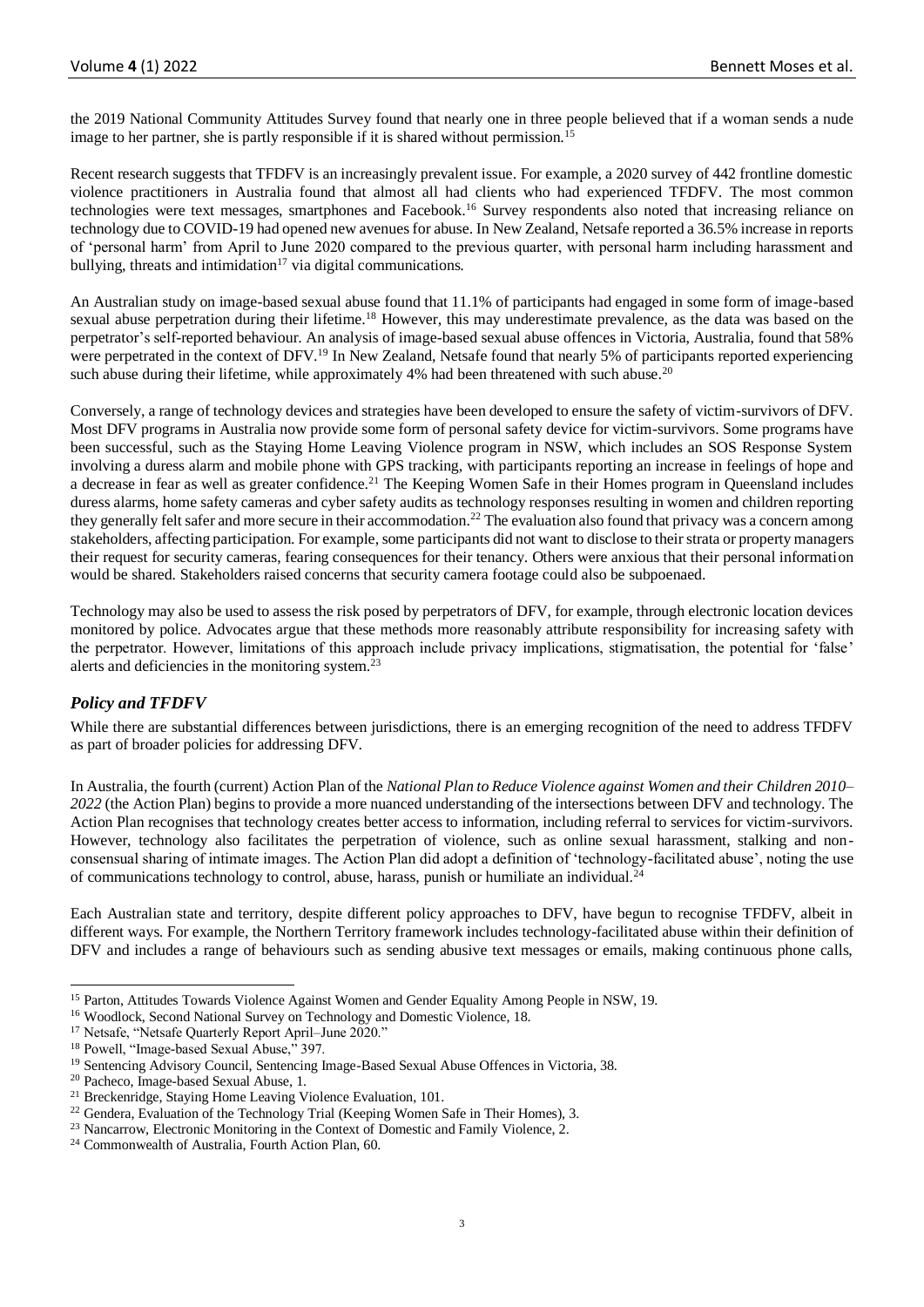abusing victim-survivors on social media and sharing intimate photos without consent.<sup>25</sup> Similarly, the Victorian framework recognises that perpetrators can use technology to control, intimidate, stalk and harass victim-survivors.<sup>26</sup> The Tasmanian framework identifies technology-facilitated abuse as a new and emerging area requiring attention from policymakers.<sup>27</sup> Policy frameworks in New Zealand have also begun to recognise TFDFV, defining 'online abuse' as the use of technology to stalk, harass or intimidate someone.<sup>28</sup> This may include social media smear campaigns, using smart technology to track a person, sending unwanted explicit photos or messages to a person, or posting explicit pictures of a person online without their consent. Another New Zealand framework outlines key priority areas for responding to family violence and states that more work is needed to develop initiatives that address the effects of technology.<sup>29</sup>

Legislation that directly refers to DFV (or that uses similar terminology) does not refer to TFDFV as such. For example, New Zealand does not refer to technology within its legislative definitions of DFV under the *Family Violence Act 2018*. However, many jurisdictions have legislative prohibitions on specific strands of TFDFV, prominently image-based abuse.<sup>30</sup> Despite the inconsistent use of terminology across jurisdictions, one constant is the lack of attention given to how dimensions of privacy are affected by TFDFV.

# **Privacy in the Context of TFDFV**

# *What is Privacy*

There is extensive scholarship on the meaning and value of privacy. Early on, privacy was viewed as an individual's 'right to be let alone'.<sup>31</sup> Later, Westin's *Privacy and Freedom*<sup>32</sup> offered a definition of privacy that remains at the core of contemporary privacy data protection laws: 'the claim of individuals, groups, or institutions to determine for themselves when, how, and to what extent information about them is communicated to others'.<sup>33</sup> Privacy has been considered an essential part of our humanness,<sup>34</sup> as a 'foundational good'<sup>35</sup> that is important for maintaining relationships. Reflecting the breadth of this vision, it has also been described as a 'notoriously protean concept',<sup>36</sup> which makes it 'hard to capture'.<sup>37</sup> Substantively, privacy has been linked to many different benefits, including (but not limited to) independence of thought and judgment,  $38$  freedom,  $39$ consent,<sup>40</sup> equality,<sup>41</sup> personal liberty,<sup>42</sup> human dignity and identity formation,<sup>43</sup> democracy and safety.<sup>44</sup>

In more recent times, privacy scholars have expressed concern about new features of the digital and technology landscape.<sup>45</sup> Cloud platforms,<sup>46</sup> data analytics and poor design,<sup>47</sup> the Internet of Things (IoT)<sup>48</sup> and smart homes<sup>49</sup> are identified as privacy

- <sup>33</sup> Westin, Privacy and Freedom, 7.
- <sup>34</sup> Fried, "Privacy," 475, 484.
- <sup>35</sup> Allen, Unpopular Privacy, 21.
- <sup>36</sup> Froomkin, "Privacy as Safety," 145.
- <sup>37</sup> Koops, "A Typology of Privacy," 487.
- <sup>38</sup> Finn, "Seven Types of Privacy," 9.
- <sup>39</sup> Westin, Privacy and Freedom.
- <sup>40</sup> Peppet, "Regulating the Internet of Things"; Solove, "Introduction."
- <sup>41</sup> Bailey, "Towards an Equality-Enhancing Conception of Privacy."
- <sup>42</sup> Fried, "Privacy," 483.
- <sup>43</sup> Privacy International, "What is Privacy?"
- <sup>44</sup> Froomkin, "Privacy as Safety."

<sup>46</sup> Kilgore, "Your Head is in the Cloud."

<sup>49</sup> Ducich, "These Walls Can Talk!"

<sup>&</sup>lt;sup>25</sup> Northern Territory Government, Domestic, Family and Sexual Violence Reduction Framework 2018–2028, 31.

<sup>26</sup> Victoria State Government, Ending Family Violence, 2.

<sup>27</sup> Department of Communities Tasmania, Safe Homes, Families, Communities, 4.

<sup>&</sup>lt;sup>28</sup> New Zealand Government, Family Violence Risk Assessment and Management Framework, 21.

<sup>29</sup> New Zealand Government, Pasefika Proud: Pathways for Change, 47.

<sup>30</sup> *Crimes Act 1900* (ACT) ss 72C–72E; *Crimes Act 1900* (NSW) ss 91P–91R; *Criminal Code Act 1983* (NT) Division 7A; *Criminal Code Act 1899* (Qld) ss 207A, 223, 227A, 227B, 229A, 229AA; *Summary Offences Act 1953* (SA) Part 5A; *Police Offences Act 1935* (Tas) ss 13A–13C; *Summary Offences Act 1966* (Vic) Div 4A; *Criminal Code Act Compilation Act 1913* (WA) ss 221BA–221BF.

<sup>&</sup>lt;sup>31</sup> Warren, "The Right to Privacy," 193.

<sup>32</sup> Westin, Privacy and Freedom.

<sup>&</sup>lt;sup>45</sup> Massey, "Getting to October"; Richards, "The Dangers of Surveillance Symposium."

<sup>&</sup>lt;sup>47</sup> Everson, "Privacy by Design"; Clarke, "The Resistible Rise of the National Personal Data System Focus on Australia"; Clarke, "Introduction to Dataveillance and Information Privacy, and Definitions of Terms"; Cavoukian, "Privacy by Design"; Naughton, "Augmented Humanity"; Selvadurai, "Protecting Online Information Privacy in a Converged Digital Environment"; Froomkin, "The Death of Privacy?"

<sup>48</sup> Peppet, "Regulating the Internet of Things"; Jones, "Privacy Without Screens & the Internet of Other People's Things."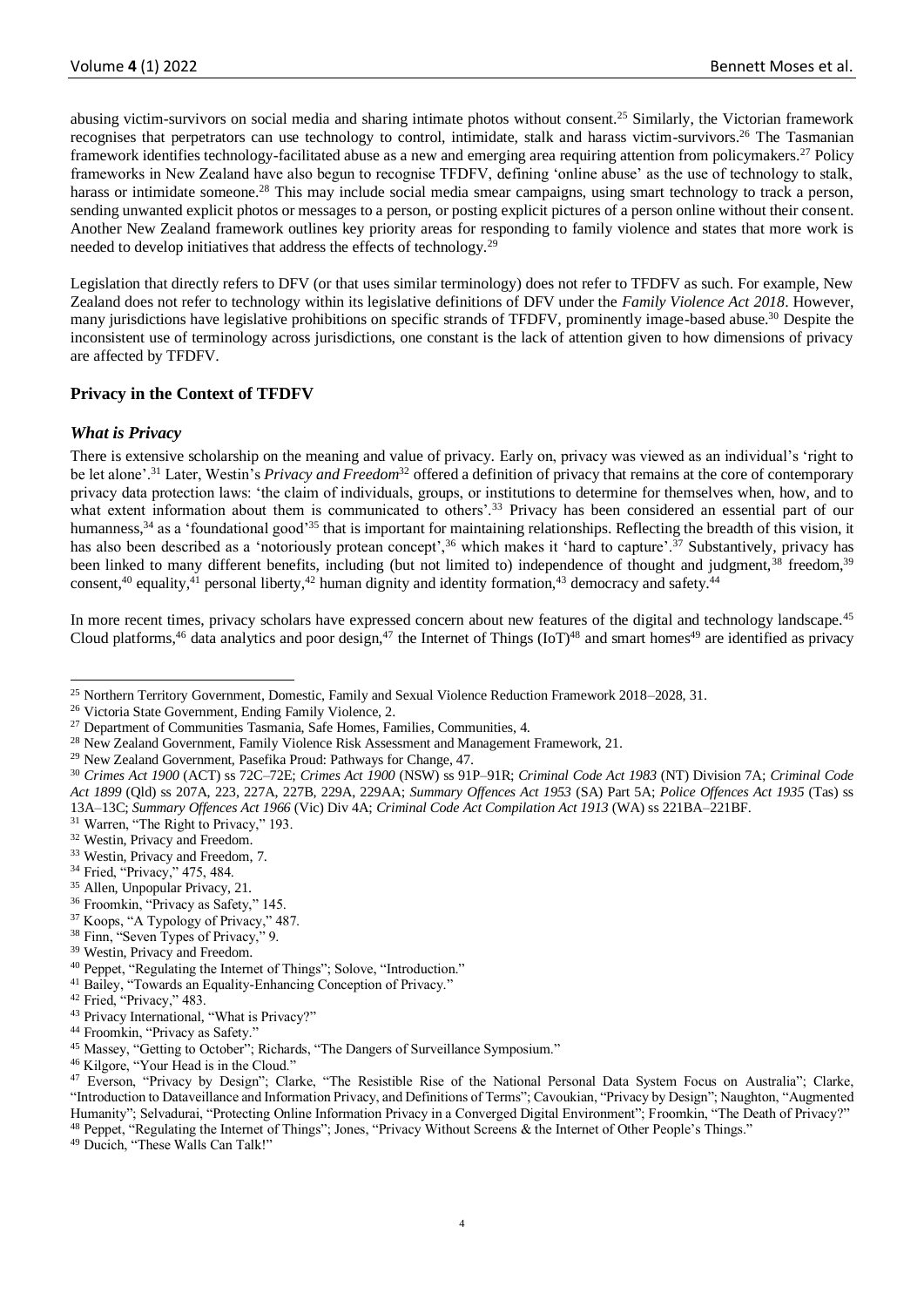threats. It is in this digital space that privacy intersects with TFDFV. Given that the relationship between privacy and TFDFV is newly emerging, it is important to consider how privacy has been considered in the context of DFV.

While steadily growing, there has been limited research regarding DFV and privacy and its benefits and harms in the specific context of TFDFV.<sup>50</sup> Early conceptions of privacy's intersection with gender was driven by feminist thought, which criticised privacy for protecting perpetrators who commit violence *in private*. As Bailey suggests, '[b]ecause privacy was historically used to shield batterers from state intervention, its benefits for domestic violence victims have been ignored'.<sup>51</sup> The ways in which privacy has reinforced gendered violence is what Schneider refers to as the 'dark and violent side of privacy'<sup>52</sup> While some feminist scholars are wary of privacy as a solution for victim-survivors, other scholars raise privacy's role in facilitating safety.<sup>53</sup>

Given the many dimensions to privacy, there have been several typologies or taxonomies that aim to construct distinct categories of privacy, treating and unpacking privacy as pluralist<sup>54</sup> rather than unitary.<sup>55</sup> A recent model,<sup>56</sup> relied on here to discuss different interactions with TFDFV, is that offered by Koops.<sup>57</sup> Koops introduces eight basic types of privacy<sup>58</sup> (i.e., bodily, intellectual, spatial, decisional, communicational, associational, proprietary and behavioural privacy), with 'informational privacy' being the prevention of information being collected or used in non-legitimate circumstances, overlapping but not coinciding with the eight.<sup>59</sup> The eight are also divided into types of privacy that focus on freedom *from* (i.e., the right to be let alone) and those that focus on freedom *to* (i.e., to pursue one's own self-development). The typology is illustrated in Figure 1.<sup>60</sup>



**Figure 1. Typology of privacy**

- <sup>52</sup> Schneider, "The Violence of Privacy Symposium," 974.
- <sup>53</sup> Froomkin, "Privacy as Safety."
- <sup>54</sup> Solove, Understanding Privacy, 101–170, 187–195; Finn, "Seven Types of Privacy."
- <sup>55</sup> Nissenbaum, Privacy in Context; Moore, Privacy Rights; Cohen, "What Privacy is For."

- <sup>58</sup> Koops, "A Typology of Privacy," 567–569.
- $59$  Koops, "A Typology of Privacy," 568.

<sup>50</sup> Bailey, "It's Complicated"; Suk, At Home in the Law; Kelly, Domestic Violence and the Politics of Privacy; Gotell, "When Privacy is Not Enough"; Arief, "Sensible Privacy"; Goldfarb, "Violence Against Women and the Persistence of Privacy"; Schneider, "The Violence of Privacy Symposium.'

<sup>51</sup> Bailey, "It's Complicated," 1780. See also Goldfarb, "Violence against Women and the Persistence of Privacy," 5.

<sup>56</sup> Koops, "A Typology of Privacy," 487.

<sup>57</sup> Compare Cohen, "What Privacy is For"; Cohen, "Turning Privacy Inside Out"; Finn, "Seven Types of Privacy"; Solove, "A Taxonomy of Privacy"; Solove, "The Myth of the Privacy Paradox."

<sup>60</sup> Koops, "A Typology of Privacy," 484.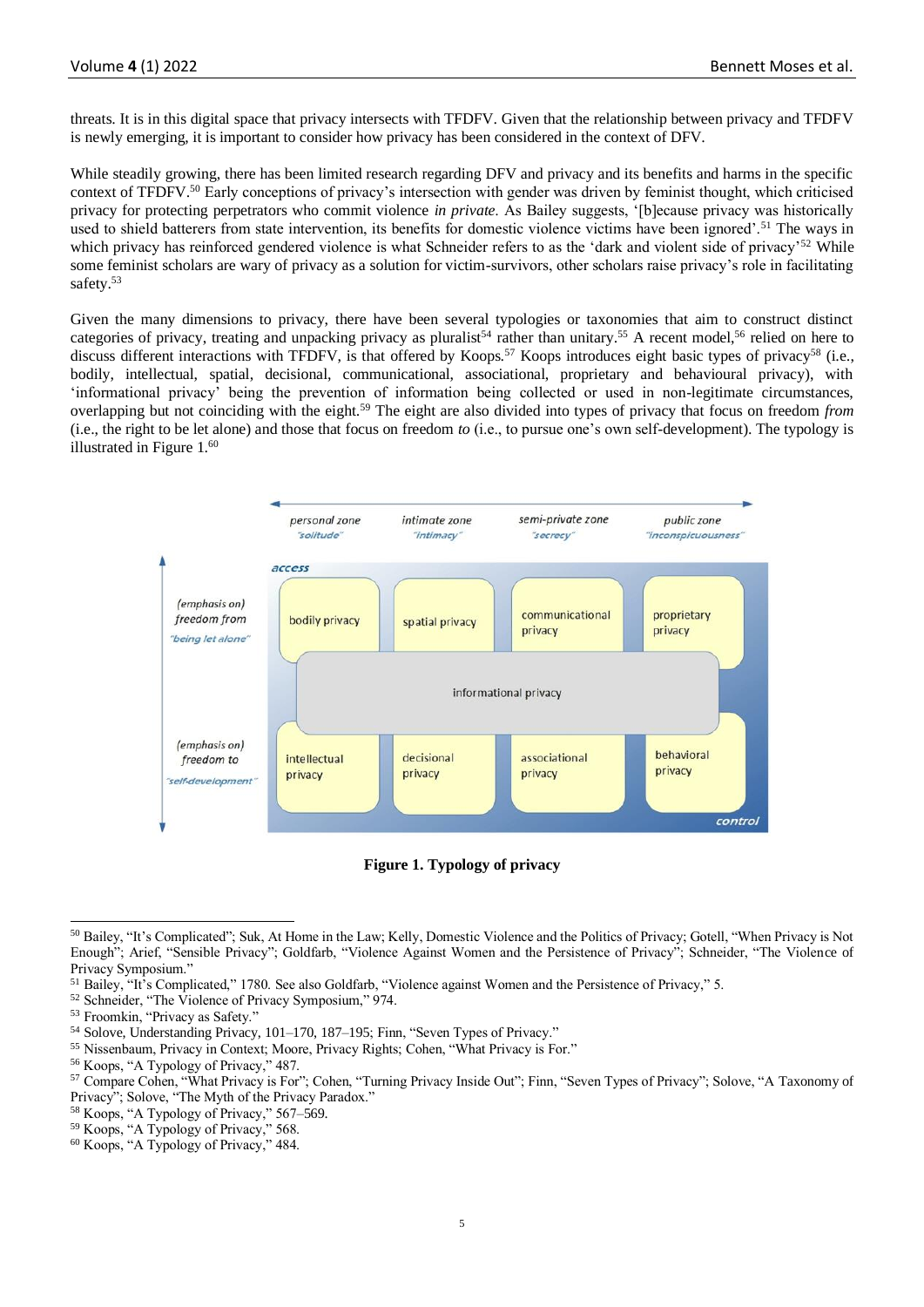In addition to the above categories, this article additionally includes and considers locational privacy<sup>61</sup> (i.e., knowledge about where an individual is or has been<sup>62</sup>), a particularly important and relevant category to TFDFV.

# *Conceiving of Victim-Survivors' and Perpetrators' Privacy*

In this section, we use Koops' typology to focus on the categories of privacy (of both victim-survivors and perpetrators) that affect TFDFV. We demonstrate that, while 'ICT security and privacy are essential to domestic violence survivors',<sup>63</sup> privacy can also frustrate the efforts of victim-survivors and support agencies to capture or monitor violent or threatening behaviour.

Privacy offers victim-survivors practical protection in certain circumstances. The clearest example of this is in relation to locational privacy. Locational privacy is particularly important for victim-survivors of TFDFV, where perpetrators actively deploy technology to cause psychological distress or create opportunities for physical violence.<sup>64</sup> Locational privacy can be lost through applications like Apple's *Find My iPhone* or *Find My Friends*, which can lead to unwanted physical encounters, fear of encounters and potential physical danger for victim-survivors.<sup>65</sup> Unauthorised access to locational information can lead to infringements against bodily privacy<sup>66</sup> and spatial privacy. When victim-survivors regain control over their personal information, $67$  including locational data, their physical safety is likely to increase.  $68$ 

Informational privacy more broadly is also a key concern for victim-survivors, particularly due to the routine sharing that occurs in intimate relationships. If two people are joint account holders with a bank, the bank will, both regularly and on request, share information about transactions with both. Similarly, if a perpetrator has an account with a telecommunications provider and the victim-survivor's mobile phone number is part of that account, the perpetrator can not only access information about the use of that mobile phone, but they can also disrupt or commandeer services.

There are a variety of 'structural problems'<sup>69</sup> that lead to even well-informed individuals lacking the requisite knowledge for managing informational privacy, all of which can have more serious consequences for victim-survivors of TFDFV. Often, the security, integrity and protection of data is unclear, usually due to privacy policies being vague, complex or sometimes unread.<sup>70</sup> For example, some COVID-19 sign-in protocols, particularly early in the pandemic, used platforms that sold data or were not secure, and domestic violence survivors were warned to find other means to facilitate contact tracing.<sup>71</sup> Victim-survivors may also lose control of their data through data breaches, which are frequent.<sup>72</sup> When a breach occurs, information about a victimsurvivor, such as location, communications channels (including email addresses), habits, health, transactions and passwords, may become available to anyone, including perpetrators. Depending on the data that a perpetrator can access, this might compromise locational, spatial, communicational and/or informational privacy, as well as eventually bodily privacy.

Victim-survivors are also at risk where devices are compromised, which may affect spatial privacy given that compromised devices often exist physically in the home space. This is particularly the case in relation to the IoT, often through smart home appliances. Smart home technology is on the frontier as a new form of 'harassment, monitoring, revenge and control'.<sup>73</sup> As Froomkin and Colangelo note:

[a]lready, domestic abuse victims have reported that former partners used remotely controlled devices to change electronic locks, ring the doorbell, change the behaviour of thermostats or lights, set smart speakers to blare music or spy on them via security cameras.<sup>74</sup>

<sup>61</sup> Blumberg, "On Locational Privacy"; Froomkin, "Privacy as Safety," 163–165.

<sup>62</sup> Froomkin, "Privacy as Safety," 158.

<sup>63</sup> Dragiewicz, "Domestic Violence and Communication Technology," 11.

<sup>64</sup> Dragiewicz, "Domestic Violence and Communication Technology," 24–25, 33, 36.

<sup>65</sup> Froomkin, "Privacy as Safety," 163–174; Dragiewicz, "Domestic Violence and Communication Technology."

<sup>&</sup>lt;sup>66</sup> While the risk of physical violence in domestic violence situations is high, the focus of this paper is on the technological aspect and, therefore, we do not go into more detail about bodily privacy.

<sup>67</sup> Fried, "Privacy," 482.

<sup>68</sup> Froomkin, "Privacy as Safety"; Blumberg, "On Locational Privacy."

<sup>69</sup> Solove, "Introduction," 1881.

<sup>70</sup> Levy, "Intimate Surveillance," 690.

<sup>71</sup> Safetynet, "Covid-19 QR Code Scanners."

<sup>72</sup> Mele, "Data Breaches Keep Happening."

<sup>&</sup>lt;sup>73</sup> Bowles, "Thermostats, Locks and Lights."

<sup>74</sup> Froomkin, "Privacy as Safety," 199.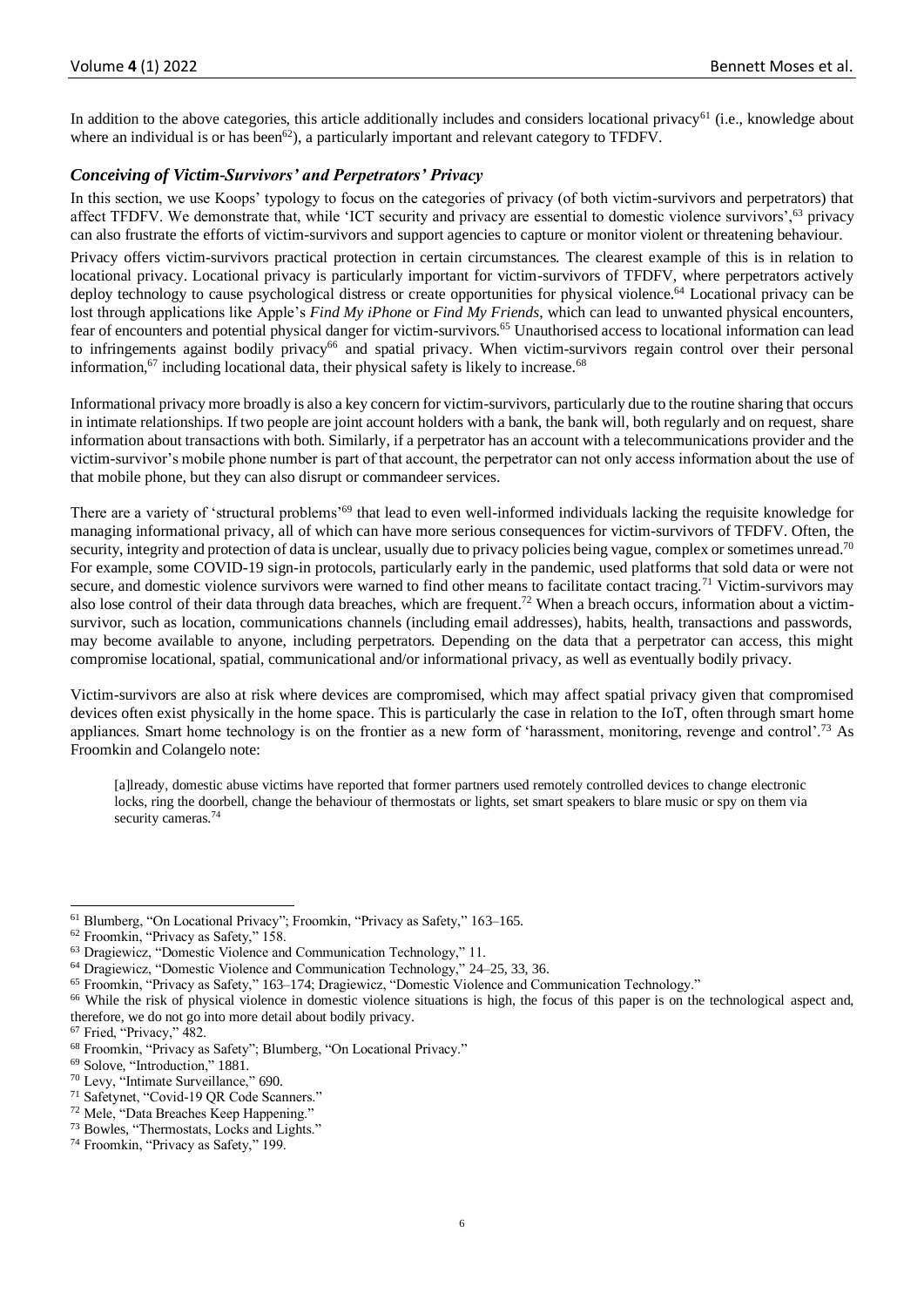The coercive gaslighting of victim-survivors through digital control of devices from afar exacerbates the isolation and helplessness felt by victim-survivors within their homes, making them feel 'as if they were going crazy'.<sup>75</sup> This may infringe on an individual's behavioural privacy when this occurs to victim-survivors in public spaces. Alternatively, when IoT invasions occur in the home they may affect victim-survivor's spatial privacy by altering the way victim-survivors' might access, use, or function in such spaces. Thus, IoT control by perpetrators may compound pre-existing violence. Victim-survivors may have little recourse in these kinds of scenarios, as contractual rights and consumer protections are often linked to the person *purchasing* the device, not those living with it. From a practical perspective, few information security measures will be effective against a person with physical access to a device in additional to legal rights to control access.

While it is common to think about the invasion of a TFDFV victim-survivor's right to privacy, it is important to recognise that a victim-survivor may seek to protect themselves in ways that may compromise an offender's privacy. Examples include (1) the use of CCTV cameras as a deterrent, which may be used to document violence for protection orders or provide evidence of their breach, (2) surreptitiously recording an offender on a personal device to prove an act of violence and (3) seeking to track the location of an offender to avoid crossing paths. Government agencies that support DFV victim-survivors, including law enforcement and support agencies, may seek to share information to better protect victim-survivors and hold perpetrators to account. Further, as a report from the Council of Europe explains,<sup>76</sup> orders removing an alleged perpetrator from their home or preventing contact with children infringe on rights otherwise protected in international human rights law (such as the right to family life and the right to property).

Thus, it is not the case that enhancing privacy protections across the board would necessarily promote the safety and interests of DFV victim-survivors or be otherwise justifiable. Often there are challenges in balancing privacy rights against other competing rights.<sup>77</sup> Consider, for example, the right to erasure in Europe's General Data Protection Regulation (GDPR), also known as the 'right to be forgotten'.<sup>78</sup> This allows an individual to, for example, request Google to remove links to stories about them. While victim-survivors can use this (e.g., to make it harder to find information about them that might compromise their safety), perpetrators can also use it (e.g., to make it harder for future potential victim-survivors to find online warnings published by an ex-partner). Calls for adopting GDPR-style protections in Australia, which may offer broad benefits to the community at large, need to be weighed against potential harms in the specific context of DFV.

# *Legal Protection for Privacy and Intersection with TFDFV Scenarios: Australia and New Zealand*

Law is an imperfect instrument in protecting the privacy of victim-survivors of TFDFV. Privacy laws govern the collection and use of personal information, which may affect informational and communicational conceptions of privacy. Civil and criminal laws prohibit certain interferences with communications and computers. Legislation may also prohibit particular conduct, from 'peeping' to non-consensual sharing of intimate images. All these privacy-protective laws protect the privacy of victimsurvivors of TFDFV *as well as* the rights of alleged perpetrators. Unlike the law around apprehended violence orders, these laws are not specifically directed to DFV and, thus, are not specifically focused on assisting victim-survivors. Stalking and intimidation laws, like DFV laws, operate in a single direction. Because privacy-protective laws are generally technologyagnostic and often context-agnostic, they are not directed specifically at the privacy harms associated with TFDFV. Given the rapid escalation of TFDFV, it is worth considering their applicability and effectiveness in that context.

# *Privacy*

Australian law does not include a constitutional right to privacy. While privacy is recognised as a human right in Victoria,<sup>79</sup> the ACT<sup>80</sup> and Queensland,<sup>81</sup> these human rights charters are more applicable to state action that may infringe privacy rather than one person infringing on another's privacy. There is no well-recognised tort of privacy in Australia.<sup>82</sup> The primary statutory source for protection of informational privacy is the *Privacy Act 1988* (Cth) and equivalent state and territory laws. The Commonwealth legislation applies to most government agencies and large private organisations while excluding small businesses.<sup>83</sup> While the Commonwealth legislation does not explicitly regulate the conduct of individuals, such as perpetrators of TFDFV, it will affect the ability of individuals to receive information about another person, such as a victim-survivor, from

<sup>75</sup> Bowles, "Thermostats, Locks and Lights."

<sup>76</sup> Logar, Emergency Barring Orders in Situations of Domestic Violence, 19–20, 24–27.

<sup>77</sup> Clapham, Balancing Rights.

<sup>78</sup> *General Data Protection Regulation 2018* art 17.

<sup>79</sup> *Charter of Human Rights and Responsibilities Act 2006* (Vic) s 13(1).

<sup>80</sup> *Human Rights Act 2004* (ACT).

<sup>81</sup> *Human Rights Act 2019* (Qld).

<sup>82</sup> Australian Law Reform Commission (ALRC), Serious Invasions of Privacy in the Digital Era.

<sup>83</sup> *Privacy Act 1988* (Cth) s 6C.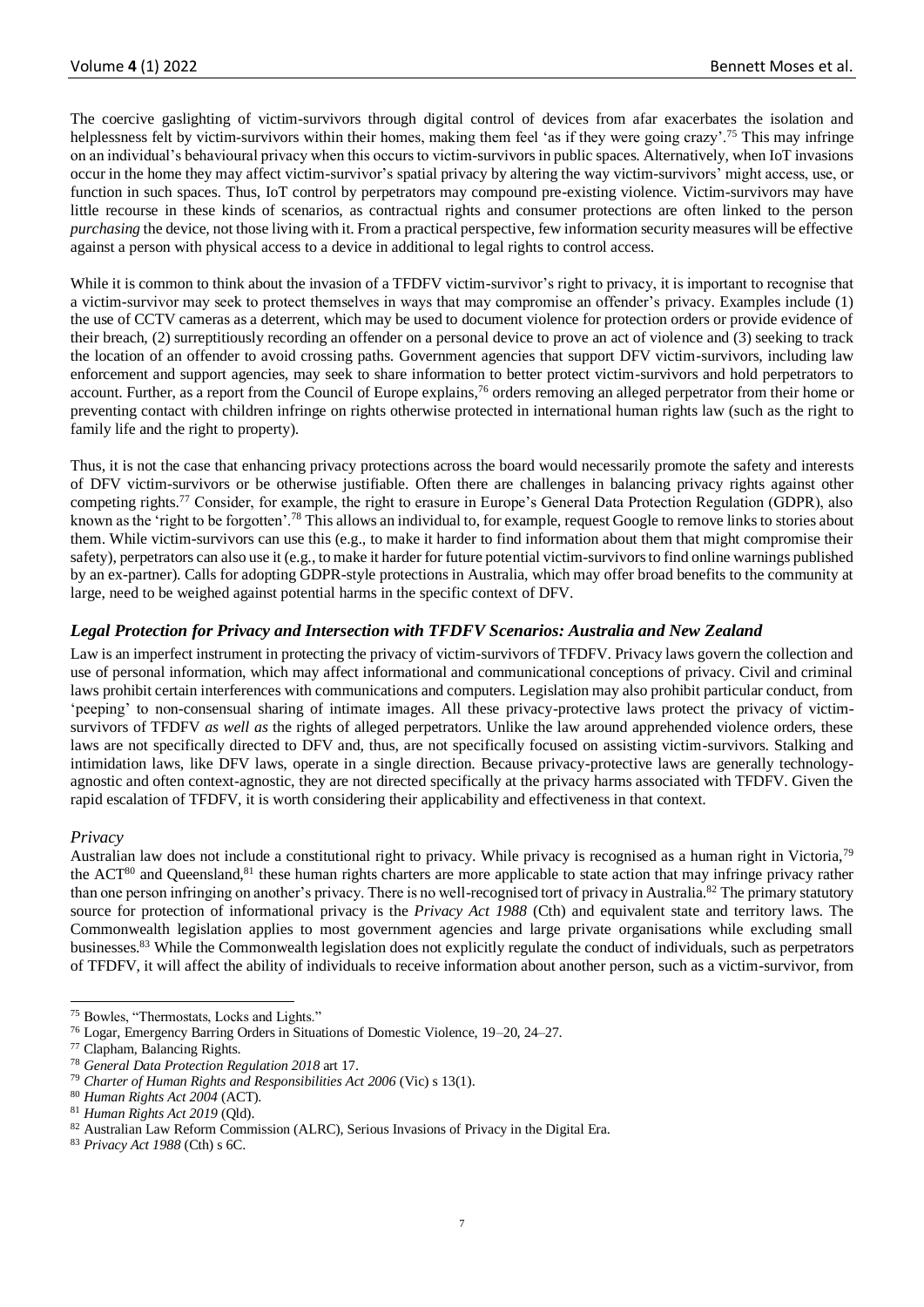a third party. For example, data breach notification means victim-survivors will often know when their information has been compromised.<sup>84</sup> This is an example of where institutions recognise that informational—and communicational—privacy may be considered to protect victim-survivors.

In New Zealand, the *Bill of Rights Act 1990* includes a right to be secure against unreasonable search and seizure<sup>85</sup> but no express general right to privacy. Thus, as is the case in Australia, protections are found in statute and common law. New Zealand's *Privacy Act 2020* applies to New Zealand residents, most New Zealand public sector agencies, private sector bodies established or managed/controlled in New Zealand and, in some circumstances, overseas bodies and non-residents. Like the Australian equivalent, the focus is on informational privacy. Information privacy principles in the Act regulate the processes through which agencies can collect, use and disclose personal information. While individuals are technically subject to the Act, the Act is more relevant to organisations (except in the context of surveillance in a domestic context, addressed below). As discussed in relation to the Australian context, the main relevance of this law is the ability for victim-survivors to take protective measures where their data has been compromised due to data breach notification requirements.<sup>86</sup>

Further, actions related to breaches of the Act can be brought by the Director of Human Rights Proceedings (or alternate) or, in some circumstances, by individuals. Unlike Australia, the common law of New Zealand does include a tort of invasion of privacy. However, this tort is focused on publicity or publication of material in which the plaintiff has a reasonable expectation of privacy.<sup>87</sup> This might include the non-consensual posting of private images, for example, but not cyberstalking or other conduct that is solely between the perpetrator and victim-survivor.

# *Computer Crimes and Surveillance Devices*

Australian criminal legislation also regulates other behaviour regarding informational privacy. This includes the unauthorised access of 'restricted data'<sup>88</sup> and the more serious offence of unauthorised access to data with the intention to commit or facilitate the commission of a serious offence.<sup>89</sup> In the context of TFDFV, individuals who hack locational information about others may commit the more serious offence. Those who impair electronic communications, cutting off access to friends or family, may also be in violation of the law.<sup>90</sup> While challenges remain with shared telephone accounts, as outlined above, there are provisions that reduce the ability of a perpetrator to 'port' a victim-survivor's telephone number.<sup>91</sup> This is in addition to a general prohibition on telecommunications interception.<sup>92</sup> Legislation guiding the behaviour of surveillance devices applies across Australia but is jurisdiction specific.<sup>93</sup> An expanded outline of the situation of surveillance in each state and territory (analysed in the context of DFV) can be found on WESNET's legal guide to surveillance legislation.<sup>94</sup> These laws are used in deciding whether a recording is admissible as evidence, including in proceedings where DFV is alleged. However, evidence can be admitted in some circumstances despite having been obtained in breach of these laws.<sup>95</sup>

As in Australia, there are criminal consequences for crimes involving inappropriate access to computers in New Zealand.<sup>96</sup> For example, it is an offence to access a computer system without authorisation, although it is not an offence if a person who is otherwise authorised accesses a system for a purpose other than the one for which that person was given access. $97$  This suggests that an individual who is generally authorised to use a shared computer does not commit the offence if they access files on that computer (e.g., emails) that are not within the authorisation given. A more serious offence applies if a system is accessed without authorisation and, dishonestly or by deception and without claim of right, an individual either obtains a benefit or causes loss to another person<sup>98</sup> or intends to do so.<sup>99</sup> As in Australia, the main difficulty with such offences in the context of

<sup>84</sup> *Privacy Act 1988* (Cth) Part IIIC.

<sup>85</sup> *Bill of Rights Act 1990* (NZ) s 21.

<sup>86</sup> *Privacy Act 2020* (NZ) Part 6.

<sup>87</sup> *Hosking v Runting* [2004] NZCA 34.

<sup>88</sup> *Criminal Code Act 1995* (Cth) s 478.1.

<sup>89</sup> *Criminal Code Act 1995* (Cth) s 477.1.

<sup>90</sup> *Criminal Code Act 1995* (Cth) s 477.3.

<sup>91</sup> *Telecommunications (Mobile Number Pre-Porting Additional Identity Verification) Industry Standard 2020*.

<sup>92</sup> *Telecommunications (Interception and Access) Act 1979* (Cth).

<sup>93</sup> *Surveillance Devices Act 2007* (NSW); *Surveillance Devices Act 2016* (SA); *Surveillance Devices Act 1998* (WA); *Listening Devices Act 1992* (ACT); *Listening Devices Act 1991* (Tas); *Invasion of Privacy Act 1971* (Qld); *Surveillance Devices Act 1999* (Vic). <sup>94</sup> WESNET, "Women's Legal Guides on Tech-based Abuse."

<sup>95</sup> Douglas, "Legal Responses to Non-Consensual Smartphone Recordings," 170, 176–177.

<sup>96</sup> *Crimes Act 1961* (NZ) ss 248–252.

<sup>97</sup> *Crimes Act 1961* (NZ) s 252.

<sup>98</sup> *Crimes Act 1961* (NZ) s 249(1).

<sup>99</sup> *Crimes Act 1961* (NZ) s 249(2).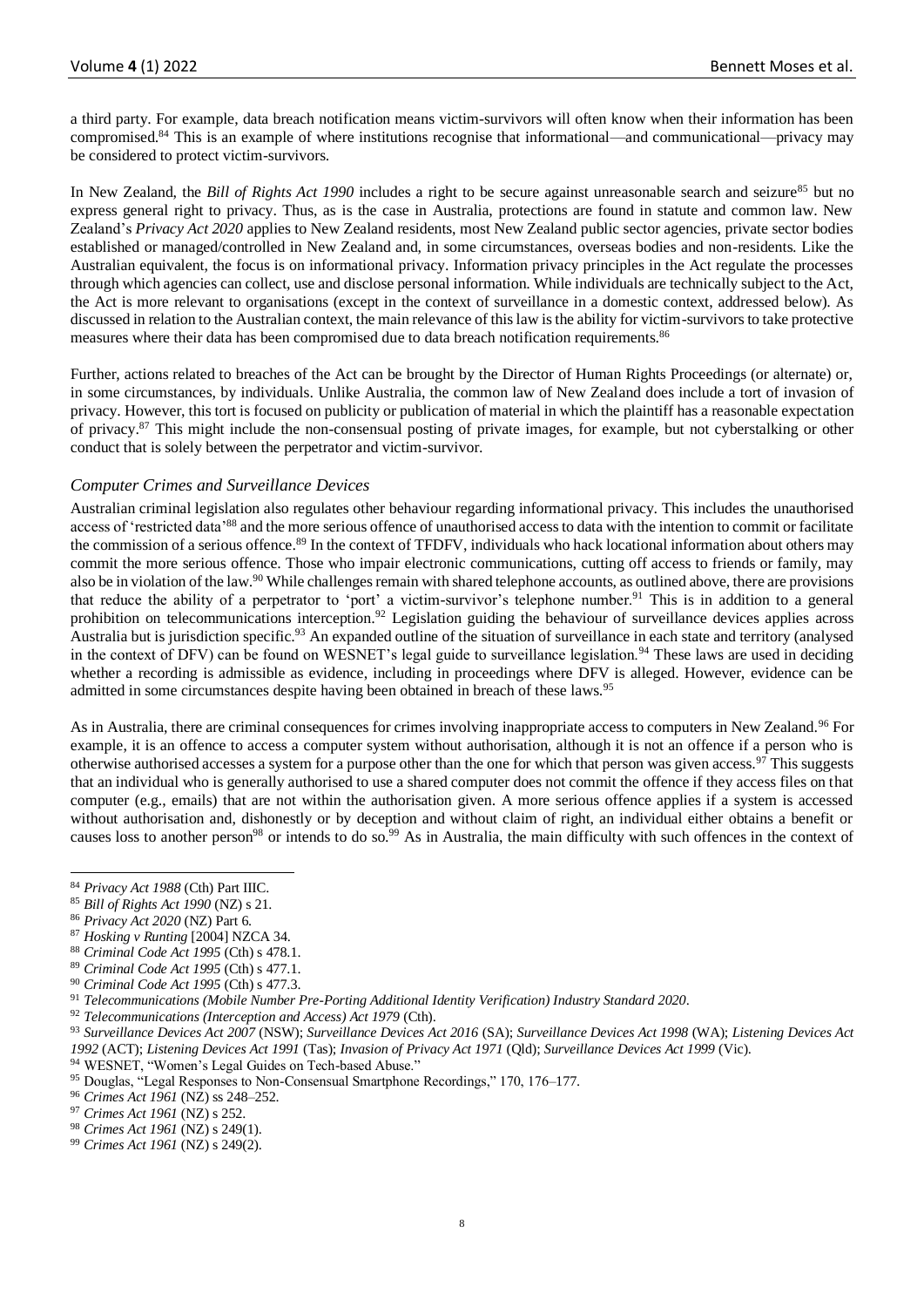TFDFV is the question of the scope of 'authorisation' in the context of shared devices. Such laws recognise the real harms that could be caused by inappropriate access to such information, inherently protecting informational and communicational privacy, which may inevitably protect bodily privacy. New Zealand law also regulates communications privacy.<sup>100</sup> Separate legislation further prohibits devices used to intercept private communications.<sup>101</sup>

New Zealand does not have separate surveillance device legislation (except with respect to police and private investigators). Instead, this is regulated under the *Privacy Act 2020* (NZ) and through the prohibition on intimate visual recordings.<sup>102</sup> Because the *Privacy Act 2020* (NZ) applies to individuals, there is a specific exception for individuals collecting or holding information 'solely or principally for the purposes of, or in connection with, that individual's personal, family or household affairs', provided that this would not be 'highly offensive to an ordinary reasonable person'. A perpetrator using devices to record the actions or location of a victim would generally be collecting information contrary to the terms of the Act, which, because it is 'highly offensive' would not fall within the exception. Conversely, a victim-survivor using devices to record the violent actions of the perpetrator for evidence purposes would likely be able to rely on the exception. However, much will be left to interpretation in the context of particular facts.

# *Institutions Regulating Online Behaviour*

Australia has an e-Safety Commissioner equipped with the legislative responsibility of promoting online safety.<sup>103</sup> Recent legislation introduces a cyber abuse scheme for all Australians, providing authority for the Commission to require adult cyber abuse material be taken down from social media if the material is posted with the likely intention of causing serious harm.<sup>104</sup> It also provides strengthened provisions to respond to image-based abuse,<sup>105</sup> including in the context of DFV.<sup>106</sup>

In New Zealand, the *Harmful Digital Communications Act 2015* (NZ) sets out specific communication principles that apply in relation to communications. Netsafe, a private organisation, is an 'approved agency' under the law,<sup>107</sup> which provides it with the authority to assess and investigate complaints<sup>108</sup> of individuals who have suffered, or will suffer, harm because of digital communication.<sup>109</sup> Netsafe can also request take-down or advise, negotiate, mediate and persuade others. After the process of engaging with Netsafe, there is an option to apply to the District Court.<sup>110</sup> The Act also creates an offence of causing harm by posting a digital communication with intention to cause harm.<sup>111</sup> Prohibitions on making and the publication of intimate visual recordings is regulated by the criminal law.<sup>112</sup>

# *Privacy and Information Sharing*

As with the rise of data and technology, an increasingly important area of concern is the use, misuse and sharing of data. The inevitable fear of this information in violent hands may lead to the most severe infringements of bodily privacy of victimsurvivors. Victim-survivors of DFV may benefit from integrated service provision. Most jurisdictions have, thus, introduced integrated service meetings of organisations and workers to share information about clients assessed to be at high risk of serious physical violence or potential lethality, which is located within relevant domestic violence legislation.<sup>113</sup> Risk assessments may also be shared between organisations for medium to low-risks clients. Information sharing has been recognised as important in the context of DFV by Australian Law Reform Commission,<sup>114</sup> in the *National Plan to Reduce Violence against Women and their Children 2010–2022* and the Fourth Action plan under it, and in New Zealand's *Family Violence, Sexual Violence and Violence within Whānau: Workforce Capability Framework* and *Pasefika Proud: Pathways for Change 2019–2023*.

<sup>114</sup> ALRC, Family Violence.

<sup>100</sup> *Telecommunications Industry Privacy Code 2020*.

<sup>101</sup> *Crimes Act 1961* (NZ) Part 9A.

<sup>102</sup> *Crimes Act 1961* (NZ) s 216H.

<sup>103</sup> *Online Safety Act 2021* (Cth*); Enhancing Online Safety Act 2015* (Cth).

<sup>104</sup> *Online Safety Act 2021* (Cth) s 7.

<sup>105</sup> *Online Safety Act 2021* (Cth) Part 6.

<sup>106</sup> Explanatory Memorandum, Online Safety Bill 2021 (Cth) 15, 53, 56.

<sup>107</sup> *Harmful Digital Communications Act 2015* (NZ) ss 7–10.

<sup>108</sup> *Harmful Digital Communications Act 2015* (NZ) s 8(1)(a),(b).

<sup>109</sup> *Harmful Digital Communications Act 2015* (NZ) s 11(1)(a).

<sup>110</sup> *Harmful Digital Communications Act 2015* (NZ) s 8(5).

<sup>111</sup> *Harmful Digital Communications Act 2015* (NZ) s 22.

<sup>112</sup> *Crimes Act 1961* (NZ) Part 9A.

<sup>113</sup> *Domestic Violence Agencies Act 1986* (ACT) s 18; *Crimes (Domestic and Personal Violence) Act 2007* (NSW) ss 98D–98N; *Domestic and Family Violence Act 2007* (NT) s 125; *Domestic and Family Violence Protection Act 2012* (Qld) ss 169D–169O; *Family Violence Act 2004* (Tas) ss 37, 39; *Family Violence Protection Act 2008* (Vic) Part 5A–Part 5B; *Restraining Orders Act 1997* (WA) s 70A; *Intervention Orders (Prevention of Abuse) Act 2009* (SA) s 38.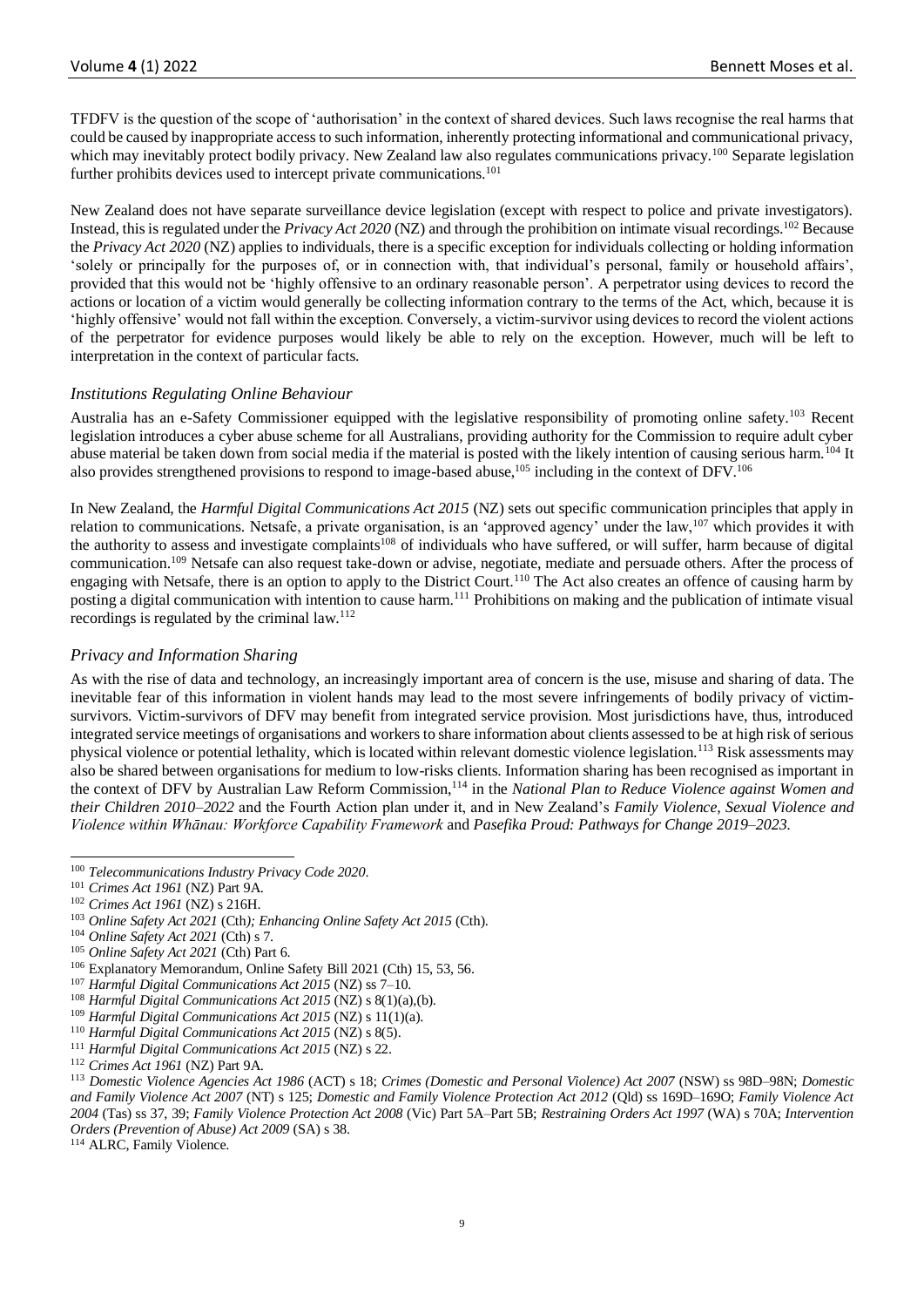In some jurisdictions, there are specific rules for the ways in which information is to be shared in the context of family violence, often overriding privacy laws. These are generally framed in terms of confidentiality and confidential information as well as in terms of privacy. New Zealand law encourages family violence agencies and social services practitioners to request, use or disclose personal information for purposes related to family violence.<sup>115</sup> Agencies and practitioners are authorised to disclose information where they believe on reasonable grounds that the disclosure will help the recipient agency make a family violence risk or need assessment or ensure that a victim-survivor is protected.<sup>116</sup> The *Privacy Act 2020* (NZ) also has provision for approved information sharing agreements between or within agencies that can authorise activities such as collecting, storing, checking, using, disclosing and exchanging information including personal information. There are similar provisions in Australian states and territories.<sup>117</sup> These laws are recognised by the Office of the Australian Information Commissioner as a reason for not needing to notify an individual (perpetrator) that information is being collected about them.<sup>118</sup>

# **The Complexity of Practice**

Despite laws that purport to protect victim-survivor's privacy and safety, lack of training, mistakes and poor risk management can undermine the privacy of victim-survivors in ways that compromise their safety. In this section, we explore the challenges of law in action and the reasons why the system can fail to protect the privacy (and hence the safety) of victim-survivors. This section draws on published decisions of privacy commissioners in response to complaints involving disclosure of personal information about a victim-survivor to a perpetrator. While case outcomes published by privacy commissioners represent a small fraction of actual privacy infringements, it is noticeable that many relate to situations where personal information about a victim-survivor is made available to the perpetrator, or in other words, where informational and communicational privacy was breached.

The cases illustrate the ways in which poorly designed systems, insufficient staff training and inadequate security create hazards for victim-survivors. In one case, the records of the complainant and her former partner were not immediately delinked, despite the complainant's attempts to do so, because forms were not *correctly* completed and *insufficient* evidence was provided.<sup>119</sup> The continued linking meant that the former partner was automatically notified of the complainant's change of address. Failure of business rules to factor in risks associated with DFV can be corrected once discovered, although greater awareness of DFV by those creating the rules in the first place would be a significant step forward. Many cases involve human error, for example, not redacting locational information,<sup>120</sup> disclosure outside business rules<sup>121</sup> and sending correspondence to an old email address.<sup>122</sup> In these situations, the rules (legal and/or operational) were not followed, suggesting a need for employee training that focuses on the importance of following procedures and the potentially deadly consequences of compromising an individual's communicational and informational privacy by not doing so.

Employees not following procedures is risky when combined with an active attacker seeking to compromise socio-technical information systems to obtain personal information about their victim-survivor. In one case, personal information was provided without asking for a password (despite the woman concerned having set this procedure up to protect herself);<sup>123</sup> in another, a man asked a female friend to represent herself as his former wife, which she did to obtain the wife's credit card statements (again, no password check was conducted).<sup>124</sup> In such contexts, perpetrators are active security threats to the system; to protect victim-survivor privacy in such scenarios requires an approach to security (likely involving strong passwords) that factors in an attacker profile of someone with access to substantial general personal information about a victim-survivor. Better processes, training and security would have prevented all the above cases, each of which posed a threat to the victim-survivor's life, safety or health (including mental health).

<sup>115</sup> *Family Violence Act 2018* (NZ) Part 2.

<sup>116</sup> *Family Violence Act 2018* (NZ) s 24.

<sup>117</sup> *Domestic Violence Agencies Act 1986* (ACT) s 18; *Crimes (Domestic and Personal Violence) Act 2007* (NSW) Part 13A; *Privacy Code of Practice (General) 2003* Part 8 (Domestic Violence Intervention Court Model); *Domestic and Family Violence Act 2007* (NT) Part 5A; *Domestic and Family Violence Protection Act 2012* (Qld) Part 5A; *Intervention Orders (Prevention of Abuse) Act 2009* (SA) s 38; *Family Violence Act* 2004 (Tas) ss 37–39; *Family Violence Protection Act 2008* (Vic) Part 5A; *Restraining Orders Act 1997* (WA) s 70A. <sup>118</sup> Office of the Australian Information Consumer (OAIC), Chapter C: Permitted General Situations.

<sup>119</sup> *WZ and CEO of Services Australia (Privacy)* [2021] AICmr 12 (13 April 2021).

<sup>&</sup>lt;sup>120</sup> 'ST' and Chief Executive Officer of Services Australia (Privacy) [2020] AICmr 30 (30 June 2020).

<sup>121</sup> *Complainant B v Statutory Entity* [2003] VPrivCmr 2 (20 June 2003).

<sup>122</sup> *Case Note 300915* [2020] NZPrivCmr 2.

<sup>123</sup> *Case Note Annual Report 2001/02 (settlement)* [2002] NZPrivCmr 15.

<sup>124</sup> *Case Note Annual Report 2004/05 (disclosure)* [2005] NZPrivCmr 7.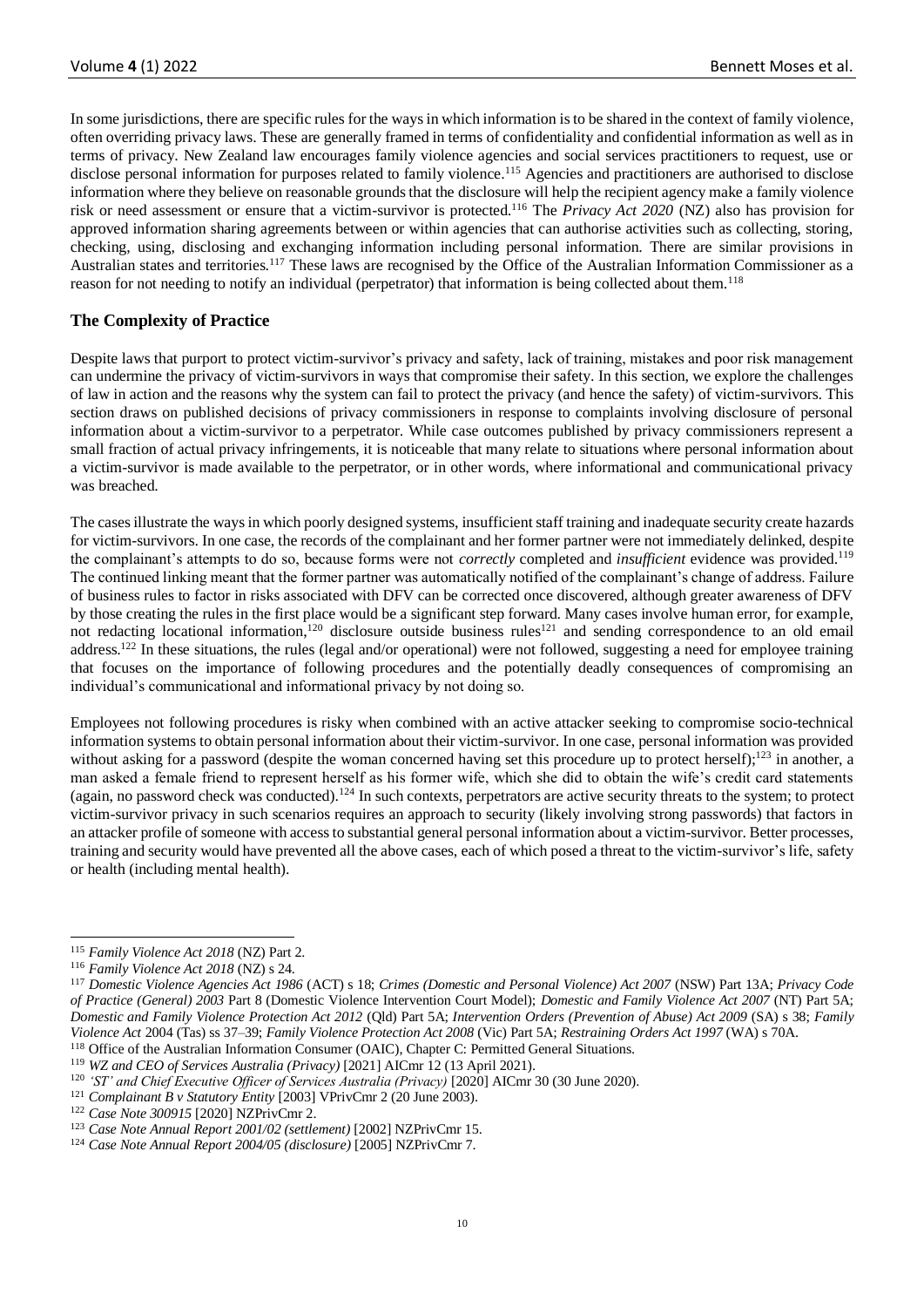# **Paths Forward**

There are both synergies and tensions in looking at the issue of DFV through the lenses of technology, safety and privacy. In some circumstances, privacy can be imperative to ensure victim-survivors safety by protecting their information from those who would use it to cause them harm. Conversely, keeping information about victim-survivors and perpetrators secure can undermine efforts of integrated service provision and collaboration between workers that might support safety for victimsurvivors and monitor perpetrator risk. Technology such as mobile phones and computers can be a lifeline for victim-survivors, reducing isolation and allowing further support options but can also lead to loss of privacy and safety by allowing perpetrators to follow their movements.

The opportunity to explore the intersections of these threads in the context of TFDFV suggests some possible ways forward. In this section, we explain some preliminary recommendations in the Australian and New Zealand context, with the hope that they may lead further research to consider whether similar measures would be effective elsewhere.

# *Law Reform*

While New Zealand has recently updated its privacy laws, a variety of law reform processes are currently underway in Australia, including in the contexts of privacy law and cyber security.<sup>125</sup> Therefore, there is the possibility that Australian privacy laws will be strengthened and security standards mandated, particularly in relation to IoT devices. We focus here on reforms in Australia and New Zealand that would be of specific benefit to victim-survivors. The three main areas for reform are surveillance device legislation, information sharing rules and data breach notification laws.

Surveillance device legislation needs to balance the different interests of those who may be sharing a home, particularly where their needs and interests are not uniform. While some Australian jurisdictions already prohibit installation of surveillance devices in a home without the informed and voluntary consent of all adults whose private activities may be filmed, this is not consistent.<sup>126</sup> The Australian Law Reform Commission has recommended national uniformity through Commonwealth legislation.<sup>127</sup> Douglas and Burdon argue for the importance of recognising differences between the use of surveillance devices by perpetrators and victim-survivors.<sup>128</sup> They suggest this might be done through judicial interpretation of the existing 'lawful interests' exception that allows for recording where this is necessary to protect the lawful interests of the recording party.<sup>129</sup> In particular, they propose that judicial interpretation proceed on the basis of an understanding of 'a broader jurisprudential understanding of privacy as protector and facilitator of individual autonomy'.<sup>130</sup> In our view, legislative reform is a firmer path to distinguish between the use of surveillance devices by perpetrators for purposes such as coercive control and victim-survivors for the purposes of safety and evidence. As explained above, New Zealand draws a distinction in the context of domestic surveillance based on whether the collection of information, including through recording, is 'highly offensive' to a reasonable person. However, this requires similar judicial nuance in interpretation as the Australian concept of 'lawful interests'. It would be preferable in both jurisdictions for relevant statutes to provide clearer rules that can be easily interpreted by non-lawyers to provide guidance on the circumstances in which domestic surveillance is permitted. The suggestion of the Law Commission in New Zealand provides a useful way forward. They propose permitting surveillance by a person who believes on reasonable grounds that it is necessary 'for the protection for the health or safety of any person' or 'to provide evidence that an offence has been or was being committed or planned', provided the surveillance is no more than reasonably necessary for such purposes.<sup>131</sup> One narrowing we would propose is to limit the offences that would justify surveillance.

Integrated service provision requires information sharing to coordinate practice and ensure safety. However, information sharing protocols and rules are often different in the domains of DFV and child protection, despite the practical overlap between the two scenarios. These rules should be harmonised, using similar language and concepts, with any differences in the two clearly explained in legislation and justified in related explanatory memoranda. Greater alignment between the two sets of rules will simplify compliance and training for staff in the field and reduce confusion in the many cases that cut across both contexts. Greater consideration is also required to develop policies about sharing information collected from victim-survivors of DFV with agencies with power to remove children from parental care. There is a risk that oversharing (or belief in oversharing) will

<sup>&</sup>lt;sup>125</sup> For example, Australian Government, "Strengthening Australia's Cyber Security Regulations and Incentives"; Attorney-General's Department, "Review of the Privacy Act 1988 (Cth)."

<sup>126</sup> WESNET, "Women's Legal Guides on Tech-based Abuse."

<sup>&</sup>lt;sup>127</sup> ALRC, Serious Invasions of Privacy in the Digital Era, recommendation 14–1.

<sup>&</sup>lt;sup>128</sup> Douglas, "Legal Responses to Non-Consensual Smartphone Recordings," 159.

<sup>&</sup>lt;sup>129</sup> Douglas, "Legal Responses to Non-Consensual Smartphone Recordings," 184.

<sup>130</sup> Douglas, "Legal Responses to Non-Consensual Smartphone Recordings," 184.

<sup>&</sup>lt;sup>131</sup> Law Commission Te Aka Matua O Te Ture, "Invasion of Privacy."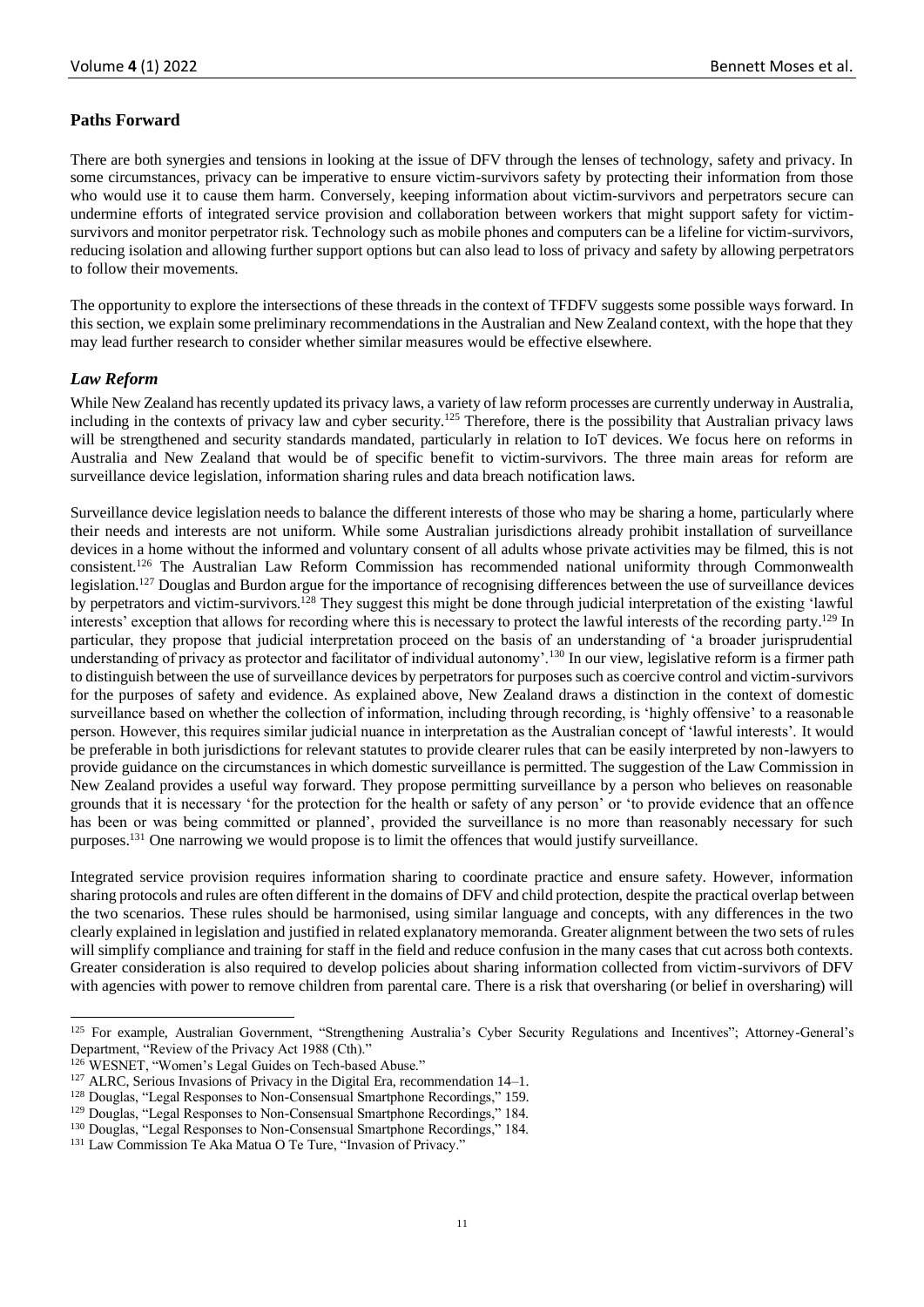reduce reporting rates of DFV, particularly in Indigenous communities.<sup>132</sup> At the same time, it is important to identify and protect children at risk of harm. Our research does not provide answers to this delicate balance, but it does identify its importance.

One aspect of broader privacy reforms that is particularly relevant in the context of DFV is mandatory data breach notification requirements. There remain some jurisdictions that have yet to enact such laws. The drafting of such laws should also recognise that most organisations *will not know* whether those affected by a data breach are at increased risk of violence as a result. For example, the current standard in the *Privacy Act 1988* (Cth) is that a data breach is 'eligible' where 'a reasonable person would conclude that the access or disclosure would be likely to result in serious harm to any of the individuals to whom the information relates'.<sup>133</sup> Similar language appears in the definition of notifiable privacy breach in New Zealand's legislation.<sup>134</sup> However, given the general lack of knowledge of organisations of the circumstances of those about whom they hold data, this should be rewritten to require disclosure *except* in cases where a reasonable person would conclude that the access or disclosure is *unlikely* to result in serious harm. The difference between the current law and the proposed reform relates to whether an individual is notified when the organisation does not know the personal circumstances of that individual. In most of the situations discussed in *Complexity of Practice,* the organisation was unaware that the individual affected by their conduct was a victim of DFV. Indeed, this will be the most common scenario. In that context, the default should be to ensure that individuals are notified and, thus, can manage any increased risks of serious harm themselves. The only circumstance in which notification would not be required is where, perhaps because of the nature of the data involved in the breach, a reasonable person would conclude that the access or disclosure is unlikely to result in serious harm. Guidance from the regulator to organisations should specifically reference the possibility of information being used by perpetrators of DFV violence as a factor for organisations to consider in the assessment.

# *Changes in Process*

There are some standard business processes (in the context of both government and the private sector) that should be modified to take account of the needs of victim-survivors. These relate to disaggregation of joint accounts, processes around information sharing, transparency about information sharing and taking account of DFV scenarios in relevant security policies.

There are a variety of contexts in which domestic partners or families share an account or have linked accounts, either with business service providers (such as utilities and financial institutions) or with government (e.g., for certain welfare payments). All organisations that allow for this need to also allow for rapid account disaggregation or delinking on request and, if necessary, temporarily suspending communications containing sensitive personal information until forms and identity verification processes can be completed. This is particularly crucial for accounts that include location or address information, such as telecommunications services accounts.

Processes for information sharing (where legally permitted) should be designed to ensure that security is paramount, both in the course of information access or transfer and through general information management. Ensuring that information sharing does not undermine the privacy of those whose information is being shared is critical in protecting their personal security and safety.

Where information sharing does occur, it is important to maintain trust with those whose information is shared, particularly where they are at risk. Everyone, but particularly victim-survivors, should be kept informed about how and with whom their data may be shared (e.g., electronically, in case conferences or in high-risk inter-agency meetings). Information should also be made available about whether such sharing is secure and, at a high level, the kinds of arrangements in place to protect their privacy.

Cyber security and information security need to be designed with the needs of victim-survivors in mind. Agencies should specifically analyse the threat that perpetrators pose, particularly given they often have intimate knowledge of victim-survivors personal information and circumstances.

It will be important to include information sharing and privacy within the context of DFV in future government policies related to DFV.

<sup>132</sup> Langton, Improving Family Violence Legal and Support Services, 21.

<sup>133</sup> *Privacy Act 1988* (Cth) s 26WE(2).

<sup>134</sup> *Privacy Act 2020* (NZ) s 112.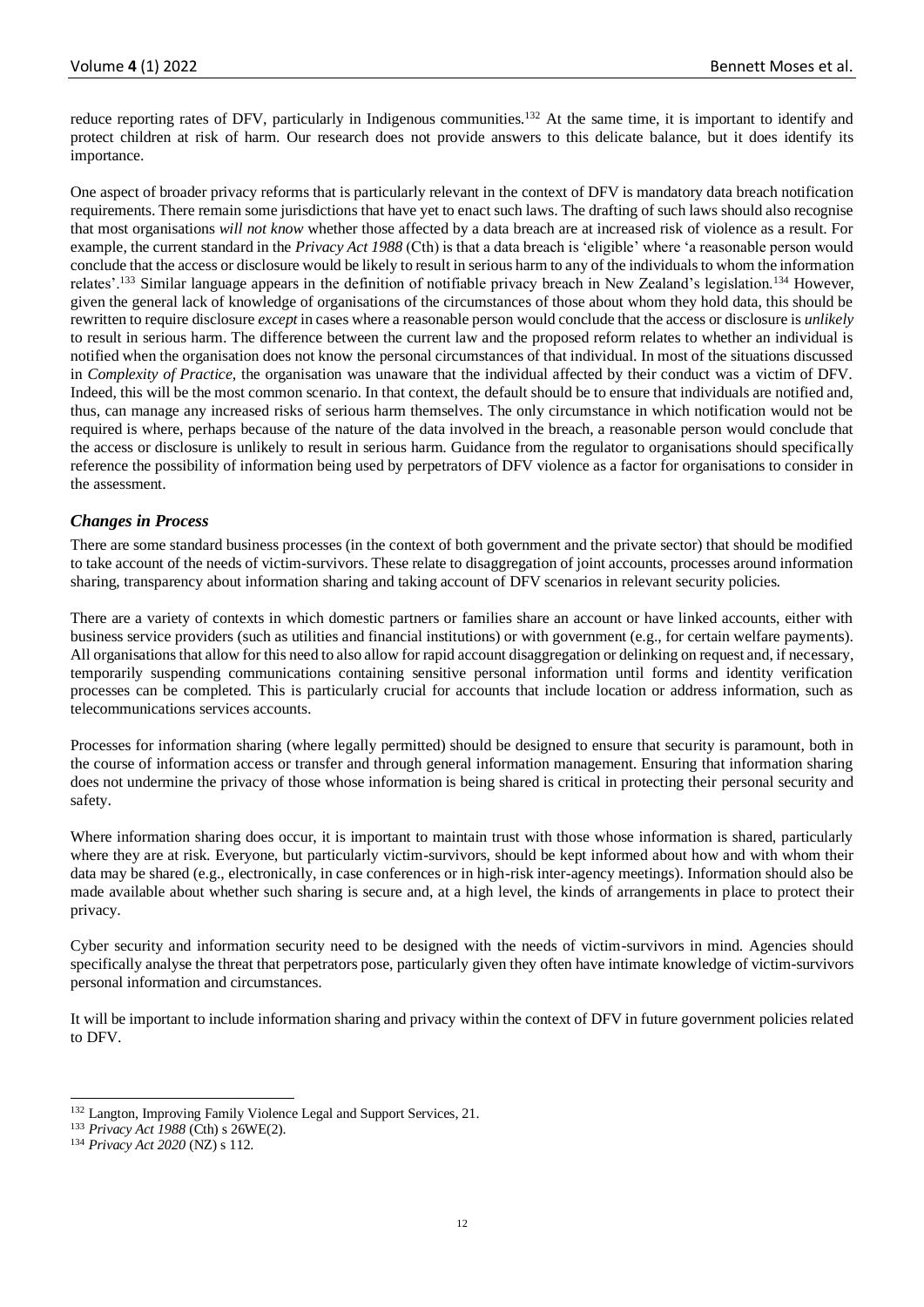# *Improvements in Training*

Expertise in DFV and privacy rarely overlap, yet it is crucial that those providing services to victim-survivors are aware of both sets of issues and how these relate to the role they are performing. Training on information sharing legal frameworks and related security arrangements is essential. Frontline staff should be given specific training to reduce the risk of accidental disclosure to perpetrators, particularly in the context of domestic relationships where a perpetrator will know enough to answer standard 'security questions'. Training is also required specifically on safety and privacy issues associated with technology—both in contexts where perpetrators exploit technology (e.g., spyware) and where it claims to protect victim-survivors.

#### *Further Research*

Our final recommendations relate to future research. As explained at the outset, this was a preliminary study considering TFDFV through a pluralist privacy approach, limited primarily to doctrinal and legislative analysis. Given the importance of the issue, we believe that further research is required to confirm our findings in the jurisdictions analysed and to identify similar issues in other jurisdictions. Further evidence is required on the effectiveness of technology tools that claim to protect victimsurvivors and to establish best practice in the delivery and implementation of technological tools that increase the safety of victim-survivors or monitor perpetrators as part of an ongoing research and policy agenda on TFDFV. This research should address specific important empirical questions, such as whether it is better to notify perpetrators that their partner is using a duress alarm or CCTV camera or whether such notifications antagonise perpetrators and increase the likelihood of violence. It would also be worth exploring the possibility of partnerships between technology companies and DFV service providers to explore ways to improve the design of applications and platforms in ways that reduce the risks of TFDFV and related loss of privacy.

#### **Acknowledgement**

This research was pursuant to a grant from the International Association of Privacy Professionals (Australia and New Zealand).

# **Bibliography**

- Allen, Anita. *Unpopular Privacy: What Must We Hide? Studies in Feminist Philosophy*. New York, NY: Oxford University Press, 2011.
- ALRC. *Family Violence—A National Legal Response* (Report 114). Sydney, NSW: ALRC, 2010.
- ———. *Serious Invasions of Privacy in the Digital Era* (Report 123)*.* Sydney, NSW: ALRC, 2013.
- Arief, Budi, Kovila P. L. Coopamootoo, Martin Emms and Aad van Moorsel. "Sensible Privacy: How We Can Protect Domestic Violence Survivors Without Facilitating Misuse." In *Proceedings of the 13th Workshop on Privacy in the Electronic Society—WPES '14*, 201–4. Scottsdale, AZ: ACM Press, 2014.<https://doi.org/10.1145/2665943.2665965>
- Attorney-General's Department. "Review of the Privacy Act 1988 (Cth)—Issues Paper," 30 October 2020. <https://www.ag.gov.au/integrity/publications/review-privacy-act-1988-cth-issues-paper>
- Australian Bureau of Statistics (ABS). *Personal Safety, Australia, 2016.* Canberra, ACT: ABS, 2017.
- Australian Government. "Strengthening Australia's Cyber Security Regulations and Incentives," 2021. [https://www.homeaffairs.gov.au/reports-and-pubs/files/strengthening-australia-cyber-security-regulations-discussion](https://www.homeaffairs.gov.au/reports-and-pubs/files/strengthening-australia-cyber-security-regulations-discussion-paper.pdf)[paper.pdf](https://www.homeaffairs.gov.au/reports-and-pubs/files/strengthening-australia-cyber-security-regulations-discussion-paper.pdf)
- Bailey, Jane. "Towards an Equality-Enhancing Conception of Privacy." *Dalhousie Law Journal* 31, no 2 (2008): 267–310.
- Bailey, Kimberly D. "It's Complicated: Privacy and Domestic Violence." *American Criminal Law Review* 49, no 4 (2012): 1777–1814.
- Blumberg, Andrew and Peter Eckersley. "On Locational Privacy, and How to Avoid Losing It Forever." *Electronic Frontier Foundation: Defending Freedom in the Digital World*, 2009.
- Bowles, Nellie. "Thermostats, Locks and Lights: Digital Tools of Domestic Abuse." *The New York Times*, 23 June 2018, sec. Technology.<https://www.nytimes.com/2018/06/23/technology/smart-home-devices-domestic-abuse.html>
- Breckenridge, Jan, Inara Walden and Gabrielle Flax. *Staying Home Leaving Violence Evaluation: Final Report*. Sydney, NSW: Gendered Violence Research Network, 2014.
- Cavoukian, Ann. "Privacy by Design: Leadership, Methods, and Results." In *European Data Protection: Coming of Age*, edited by Serge Gutwirth, Ronald Leenes, Paul de Hert, and Yves Poullet, 175–202. Dordrecht: Springer Netherlands, 2013[. https://doi.org/10.1007/978-94-007-5170-5\\_8](https://doi.org/10.1007/978-94-007-5170-5_8)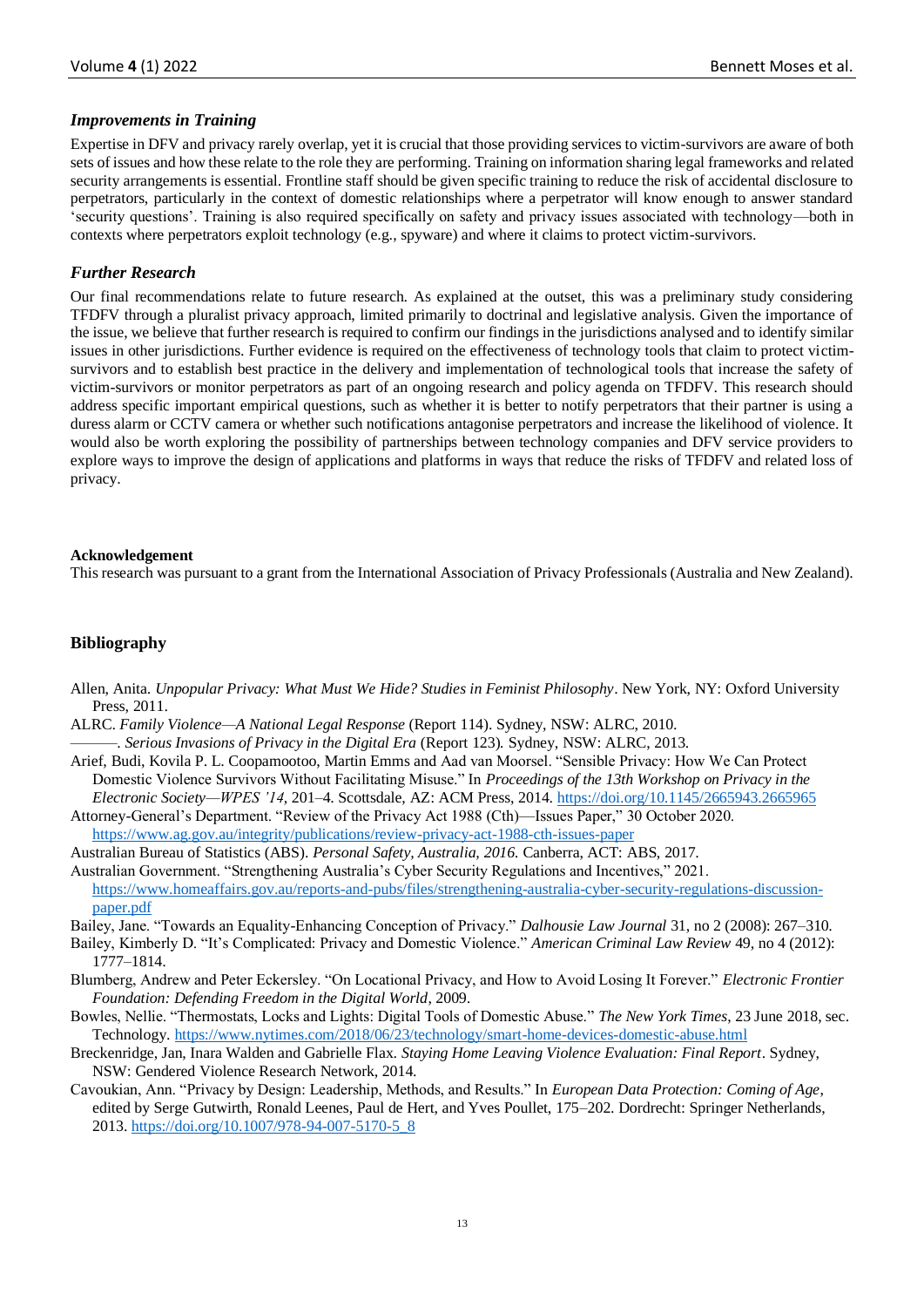- Clapham, Andrew. *Balancing Rights—Free Speech and Privacy*. *Human Rights: A Very Short Introduction*. New York, NY: Oxford University Press, 2015.
- Clarke, Roger. "Introduction to Dataveillance and Information Privacy, and Definitions of Terms." Xamax Consultancy Pty Ltd, 1997.<http://www.rogerclarke.com/DV/Intro.html>
- ———. "The Resistible Rise of the National Personal Data System Focus on Australia." *Software Law Journal* 5, no 1 (1992): 29–60.
- Cohen, Julie E. "Turning Privacy Inside Out." *Theoretical Inquiries in Law* 20, no 1 (2019): 1–31[. https://doi.org/10.1515/til-](https://doi.org/10.1515/til-2019-0002)[2019-0002.](https://doi.org/10.1515/til-2019-0002)
- ———. "What Privacy is For." *Harvard Law Review* 126, no 7 (2013): 1904–1933.
- Commonwealth of Australia. *National Plan to Reduce Violence against Women and their Children 2010–2022*. Canberra, ACT: Commonwealth of Australia, 2010.
- Commonwealth of Australia. *Fourth Action Plan: National Plan to Reduce Violence against Women and their Children 2010–2022.* Canberra, ACT: Commonwealth of Australia, 2019.
- Cripps, Kyllie and Megan Davis. *Communities Working to Reduce Indigenous Family Violence.* Canberra, ACT: Indigenous Justice Clearinghouse, 2012.
- Department of Communities Tasmania. *Safe Homes, Families, Communities: Tasmania's Action Plan for Family and Sexual Violence 2019–2022*. Hobart, TAS: Department of Communities Tasmania, 2019.
- Douglas, Heather and Mark Burdon. "Legal Responses to Non-Consensual Smartphone Recordings in the Context of Domestic and Family Violence." *University of New South Wales Law Journal*, no 1 (2018): 157–184.
- Douglas, Heather, Bridget A. Harris and Molly Dragiewicz. "Technology-Facilitated Domestic and Family Violence: Women's Experiences." *The British Journal of Criminology* 59, no 3 (9 April 2019): 551–570. <https://doi.org/10.1093/bjc/azy068>
- Dragiewicz, Molly, Bridget Harris, Delanie Woodlock, Michael Salter, Helen Easton, Angela Lynch, Helen Campbell, Jhan Leach and Lulu Milne. "Domestic Violence and Communication Technology." *QUT* (2019): 1–52.
- Ducich, Stefan. "These Walls Can Talk! Securing Digital Privacy in the Smart Home Under the Fourth Amendment." *Duke Law & Technology Review* 16, no 1 (2018): 278–299.
- Eitkan, Ilker, Saluamain Abubakar Musa and Rukayya Sunusi Alkassim. "Comparison and Convenience Sampling and Purposive Sampling." *American Journal of Theoretical and Applied Statistics* 5, no 1 (2016): 1–4.
- e-Safety Commissioner. "What is Technology-Facilitated Abuse?" n.d. [https://www.esafety.gov.au/key-issues/domestic](https://www.esafety.gov.au/key-issues/domestic-family-violence/technology-facilitated-abuse)[family-violence/technology-facilitated-abuse](https://www.esafety.gov.au/key-issues/domestic-family-violence/technology-facilitated-abuse)
- Essert, Cassandra. "Addressing Imperfect Solutions to Technology-Facilitated Domestic Violence Notes." *Women's Rights Law Reporter* 41, no 3–4 (2019–2020): 117–143.
- Everson, Eric. "Privacy by Design: Taking Ctrl of Big Data." *Cleveland State Law Review* 65, no 1 (2017): 27–44.
- Fanslow, Janet, Ladan Hashemi, Zarintaj Malihi, Pauline Gulliver and Tracey McIntosh. "Change in Prevalence Rates of Physical and Sexual Intimate Partner Violence Against Women: Data from Two Cross-Sectional Studies in New Zealand, 2003 and 2019." *BMJ Open* 11, no 3 (2021): 1–14. <http://dx.doi.org/10.1136/bmjopen-2020-044907>
- Finn, Rachel L., David Wright and Michael Friedewald. "Seven Types of Privacy." In *European Data Protection: Coming of Age*, edited by Serge Gutwirth, Ronald Leenes, Paul de Hert and Yves Poullet, 3–32. Dordrecht, Netherlands: Springer Netherlands, 2013.
- Fried, Charles. "Privacy." *Yale Law Journal* 77, no 3 (1968): 475–493.
- Froomkin, Michael. "The Death of Privacy?" *Stanford Law Review* 52, no 5 (2000): 1461–1544.
- Froomkin, Michael and Zak Colangelo. "Privacy as Safety." *Washington Law Review* 95, no 1 (2020): 141–204.
- Gendera, Sandra, Paula Jops, Timothy Broady, Kylie Valentine and Jan Breckenridge. *Evaluation of the Technology Trial (Keeping Women Safe in Their Homes).* Sydney, NSW: Social Policy Research Centre UNSW, 2019.
- Goldfarb, Sally F. "Violence against Women and the Persistence of Privacy." *Ohio State Law Journal* 61, no 1 (2000): 1–88. Gordon, Sue, Kay Hallahan and Darrell Henry. *Putting the Picture Together: Inquiry into Response by Government Agencies*
- *to Complaints of Family Violence and Child Abuse in Aboriginal Communities*. Perth, WA: State Law Publisher, 2002. Gotell, Lise. "When Privacy is Not Enough: Sexual Assault Complainants, Sexual History Evidence and the Disclosure of
- Personal Records Special Issue: Privacy Law." *Alberta Law Review* 43, no 3 (2006): 743–778.
- Harris, Bridget. "Spacelessness, Spatiality and Intimate Partner Violence: Technology-Facilitated Abuse, Stalking and Justice." In *Intimate Partner Violence, Risk and Security: Securing Women's Lives in a Global World* (Routledge Studies in Crime, Security and Justice), edited by J. Maher, S. Walklate, J. McCulloch and K. Fitz-Gibbon, 52–70. United Kingdom: Routledge, 2018.
- Harris, Bridget A. and Delanie Woodlock. "Digital Coercive Control: Insights from Two Landmark Domestic Violence Studies." *The British Journal of Criminology* 59, no 3 (9 April 2019): 530–550[. https://doi.org/10.1093/bjc/azy052.](https://doi.org/10.1093/bjc/azy052)
- Harris, Bridget. "Technology, Domestic and Family Violence: Perpetration, Experiences and Responses." *QUT Centre for Justice*, no. 4 (April 2020): 5.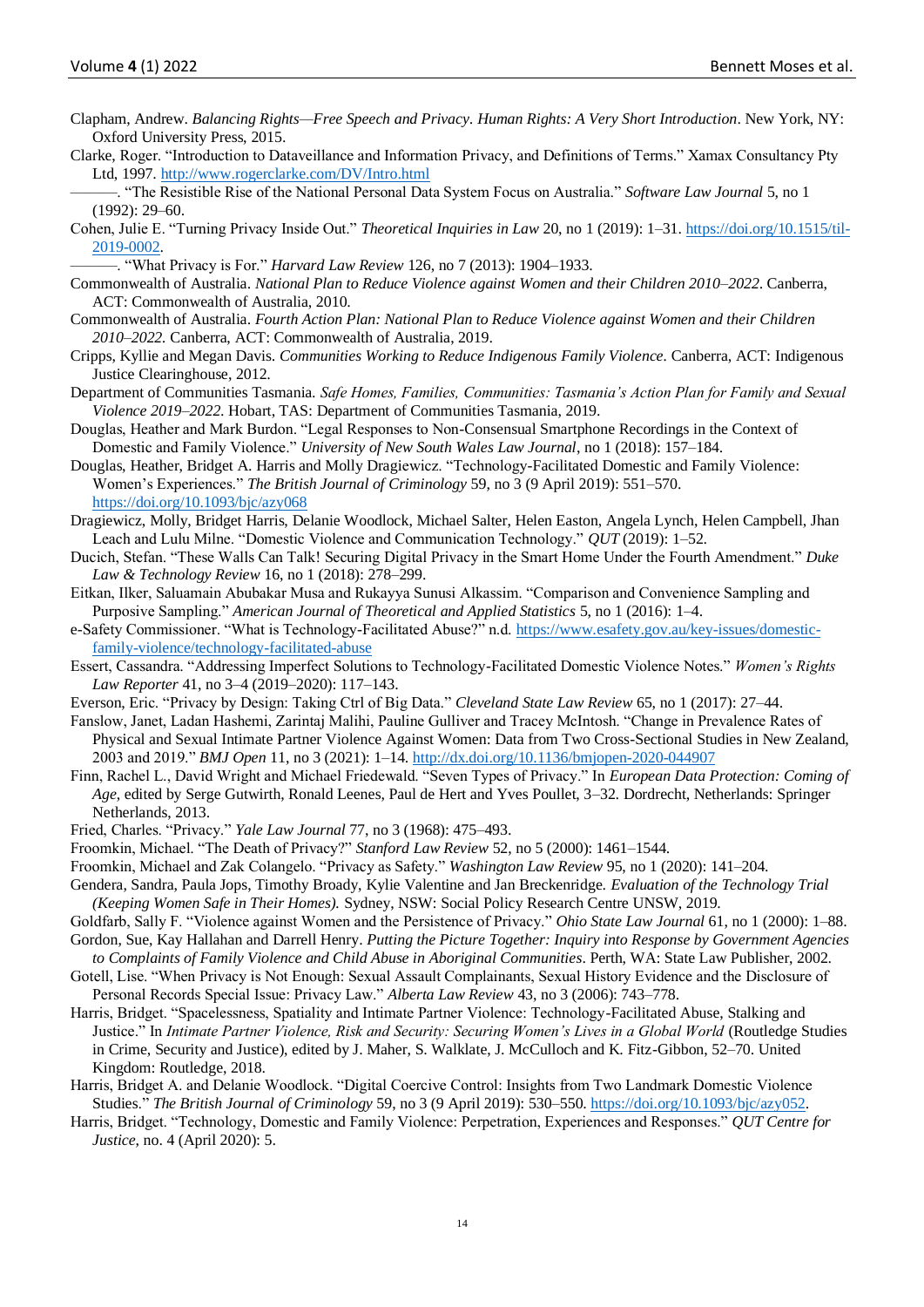- Henry, Nicola and Anastasia Powell. "Beyond the Sext: Technology-Facilitated Sexual Violence and Harassment against Adult Women." *Australian and New Zealand Journal of Criminology* 48, no 1 (2015): 104–118.
	- ——— "Technology-Facilitated Sexual Violence: A Literature Review of Empirical Research." *Trauma, Violence, & Abuse* 19, no 2 (1 April 2018): 195–208[. https://doi.org/10.1177/1524838016650189](https://doi.org/10.1177/1524838016650189)
- Jones, Meg Leta. "Privacy Without Screens & the Internet of Other People's Things." *Idaho Law Review* 51, no 3 (2015): 639–660.
- Kelly, Kristin Anne. *Domestic Violence and the Politics of Privacy*. New York, NY: Cornell University Press, 2003.
- Kilgore, Olivia. "Your Head is in the Cloud: The Application of Outdated Privacy Law to Rapidly Changing Technologies." *Drake Law Review Discourse* 67 (2018): 101–122.
- Koops, Bert-Jaap, Bryce Newell, Tjerk Timan, Ivan Škorvánek, Tomislav Chokrevski and Maša Galič. "A Typology of Privacy." *University of Pennsylvania Journal of International Law* 38, no 2 (2017): 483–575. <https://doi.org/10.1177%2F0004865814524218>
- Langton, Marcia, Kristen Smith, Tahlia Eastman, Lily O'Neill, Emily Cheesman and Meribah Rose. *Improving Family Violence Legal and Support Services for Aboriginal and Torres Strait Islander Women*. Sydney, NSW: ANROWS, 2020.
- Law Commission Te Aka Matua O Te Ture. "Invasion of Privacy: Penalties and Remedies: Review of the Law of Privacy Stage 3." January 2010.<https://www.lawcom.govt.nz/sites/default/files/projectAvailableFormats/NZLC%20R113.pdf>
- Levy, Karen E. C. "Intimate Surveillance." *Idaho Law Review* 51, no 3 (2015): 679–694.
- Logar, Rosa and Johanna Niemi. *Emergency Barring Orders in Situations of Domestic Violence: Article 52 of the Istanbul Convention*. Strasbourg, France: Council of Europe, 2017
- Massey, Aaron. "Getting to October: Why Understanding Technology Is Essential for Privacy Law." *Idaho Law Review* 51, no 3 (2015): 695–710.
- Mele, Christopher. "Data Breaches Keep Happening. So Why Don't You Do Something?" *The New York Times*, 1 August 2018, sec. Technology.<https://www.nytimes.com/2018/08/01/technology/data-breaches.html>
- Moore, Adam D. *Privacy Rights: Moral and Legal Foundations*. University Park, PA: Penn State University Press, 2010. Nancarrow, Heather and Tanya Modini. *Electronic Monitoring in the Context of Domestic and Family Violence: Report for the Queensland Department of Justice and Attorney-General*. Sydney, NSW: ANROWS, 2018.
- Naughton, Liam and Herbert Daly. "Augmented Humanity: Data, Privacy and Security." In *Cyber Defence in the Age of AI, Smart Societies and Augmented Humanity*, edited by Hamid Jahankhani, Stefan Kendzierskyj, Nishan Chelvachandran and Jaime Ibarra, 73–93. Advanced Sciences and Technologies for Security Applications. Cham, Switzerland: Springer International Publishing, 2020. [https://doi.org/10.1007/978-3-030-35746-7\\_5](https://doi.org/10.1007/978-3-030-35746-7_5)
- Netsafe. "Netsafe Quarterly Report April–June 2020." 2020.<https://www.netsafe.org.nz/the-kit/fy20q4/>
- New Zealand Government. *Pasefika Proud: Pathways for Change 2019–2023*. Wellington, New Zealand: New Zealand Government, 2019.
- New Zealand Government. *Family Violence Risk Assessment and Management Framework: A Common Approach to Screening, Assessing and Managing Risk*. Wellington, New Zealand: New Zealand Government, 2017.
- New Zealand Government. *Family Violence, Sexual Violence and Violence within Whānau: Workforce Capability Framework*. Wellington, New Zealand: New Zealand Government, 2017.
- Nissenbaum, Helen. *Privacy in Context: Technology, Policy, and the Integrity of Social Life*. Stanford, CA: Stanford University Press, 2009.
- Northern Territory Government. *Domestic, Family and Sexual Violence Reduction Framework 2018–2028.* Darwin, NT: Northern Territory Government, 2018.
- Office of the Australian Information Consumer (OAIC), *Chapter C: Permitted General Situations*. Sydney, NSW: OAIC, 2019.
- Pacheco, Edgar, Neil Melhuish and Jandy Fiske. *Image-based Sexual Abuse: A Snapshot of New Zealand Adults' Experiences.* Wellington, New Zealand: Netsafe, 2019.
- Parton, Chloe. *Attitudes Towards Violence Against Women and Gender Equality Among People in NSW: Summary of Findings from the 2017 National Community Attitudes Towards Violence Against Women Survey (NCAS)*. Sydney, NSW: ANROWS, 2019.
- Patton, Michael. *Qualitative Research and Evaluation Methods*. Thousand Oaks, CA: SAGE Publications, 2002.
- Peppet, Scott R. "Regulating the Internet of Things: First Steps Toward Managing Discrimination, Privacy, Security and Consent." *Texas Law Review* 93, no 1 (2015): 85–178.
- Powell, Anastasia, Nicole Henry, Asher Flynn and Adrian Scott. "Image-based Sexual Abuse: The Extent, Nature and Predictors of Perpetration in a Community Sample of Australian Residents." *Computers in Human Behaviour* 92 (2019): 393–402. <https://doi.org/10.1016/j.chb.2018.11.009>
- Powell, A. and N. Henry. "Technology-Facilitated Sexual Violence Victimization Results from an Online Survey of Australian Adults." *Journal of Interpersonal Violence* 34, no 17 (2019): 3637–3665. <https://doi.org/10.1177%2F0886260516672055>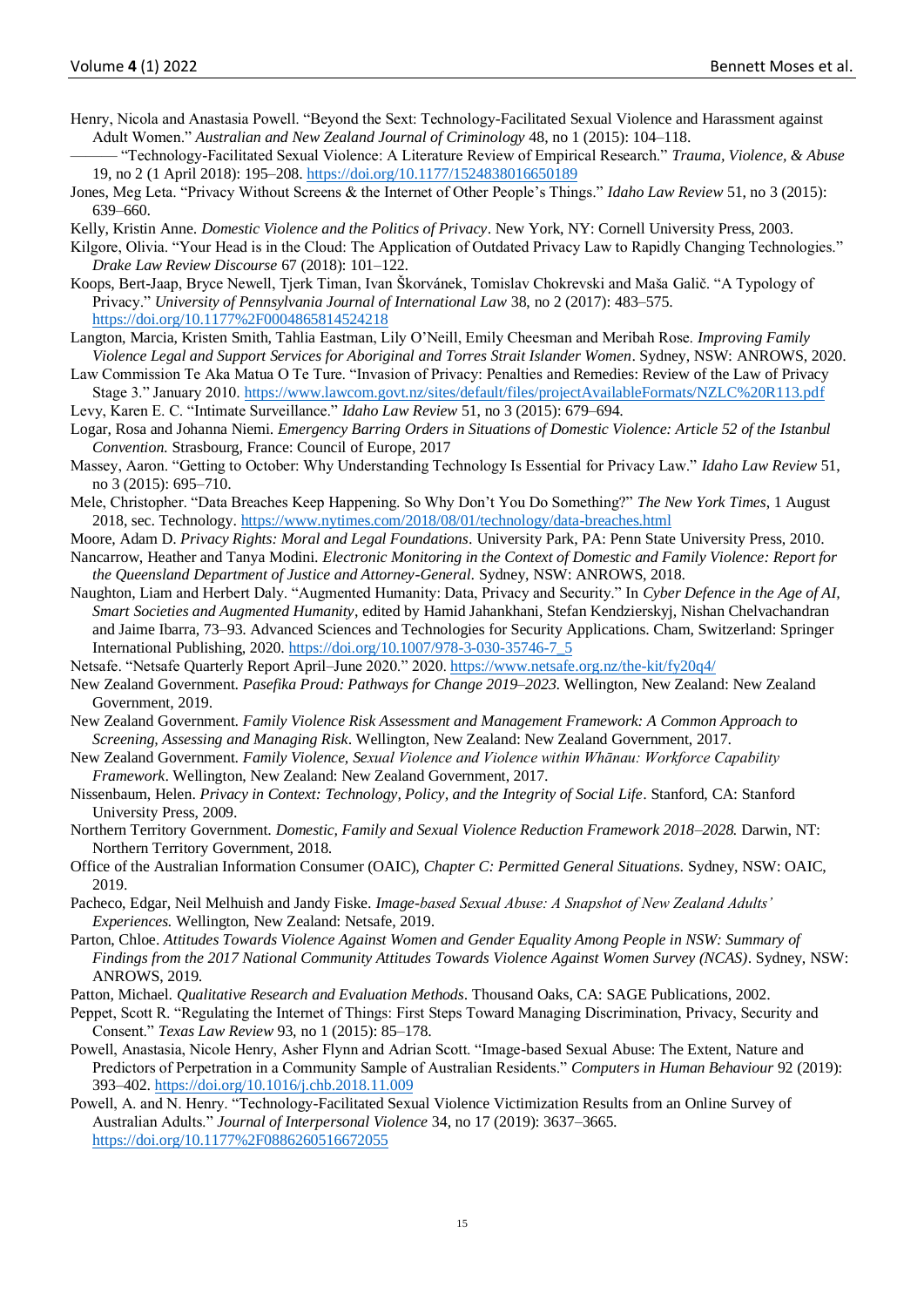Privacy International. "What is Privacy?" 2017.<http://privacyinternational.org/explainer/56/what-privacy>

- Richards, Neil M. "The Dangers of Surveillance Symposium: Privacy and Technology." *Harvard Law Review* 126, no 7 (2013): 1934–1965.
- Robertson, Boni. *The Aboriginal and Torres Strait Islander Women's Taskforce on Violence Report*. Brisbane, QLD: Queensland Government, 1999.
- Safetynet. "Covid-19 QR Code Scanners—Advice for Survivors." *TechSafety* (blog). Accessed 31 August 2021. <https://techsafety.org.au/resources/resources-women/covid-19-qr-code-scanners-advice-for-survivors/>
- Schneider, Elizabeth M. "The Violence of Privacy." *Connecticut Law Review* 23, no 4 (1991): 973–1000.
- Selvadurai, Niloufer. "Protecting Online Information Privacy in a Converged Digital Environment—The Merits of the New Australian Privacy Principles." *Information & Communications Technology Law* 22, no 3 (2013): 299–314. <https://doi.org/10.1080/13600834.2013.856125>
- Sentencing Advisory Council. *Sentencing Image-Based Sexual Abuse Offences in Victoria*. Melbourne, VIC: Sentencing Advisory Council, 2020.
- Solove, Daniel J. "A Taxonomy of Privacy." *University of Pennsylvania Law Review* 154, no 3 (2006): 477–564. <https://doi.org/10.2307/40041279>
	- ———. "Introduction: Privacy Self-Management and the Consent Dilemma Symposium: Privacy and Technology." *Harvard Law Review* 126, no 7 (2013): 1880–1903.
	- ———. "The Myth of the Privacy Paradox." *George Washington Law Review* 89, no 1 (2021): 1–51.
	- ———. *Understanding Privacy*. Michigan: Harvard University Press, 2008.
- Stark, Evan. *Coercive Control: How Men Entrap Women in Personal Life*. New York, NY: Oxford University Press, 2007.
- Suk, Jeannie. *At Home in the Law: How the Domestic Violence Revolution is Transforming Privacy*. Michigan: Yale University Press, 2009.
- Valentine, Kylie and Jan Breckenridge. "Responses to Family and Domestic Violence: Supporting Women?" *Griffith Law Review* 25, no 1 (2016): 30–44.
- Victoria State Government. *Ending Family Violence: Victoria's Plan for Change*. Melbourne, VIC: Victoria State Government, 2016.
- Warren, Samuel D. and Louis D. Brandeis. "The Right to Privacy." *Harvard Law Review* 4, no 5 (1890): 193–220. <https://doi.org/10.2307/1321160>
- WESNET. "Women's Legal Guides on Tech-based Abuse." Accessed 27 May 2021[. https://techsafety.org.au/resources/legal](https://techsafety.org.au/resources/legal-guides/)[guides/](https://techsafety.org.au/resources/legal-guides/)
- Westin, Alan Furman. *Privacy and Freedom*. London, England: The Bodley Head, 1967.
- Wild, Rex and Patricia Anderson. *Ampe Akelyernemane Meke Mekarle 'Little Children are Sacred': Report of the Northern Territory Board of Inquiry into the Protection of Aboriginal Children from Sexual Abuse*. Darwin, NT: Northern Territory Government, 2007.
- Woodlock, Delanie, Karen Bentley, Darcee Schulze, Natasha Mahoney, Donna Chung and Amy Pracilio. *Second National Survey of Technology Abuse and Domestic Violence in Australia*. Canberra, ACT: WESNET, 2020.
- Woodlock, Delanie, Mandy McKenzie, Deborah Western and Bridget Harris. "Technology as a Weapon in Domestic Violence: Responding to Digital Coercive Control." *Australian Social Work* 73, no 3 (2 July 2020): 368–380. <https://doi.org/10.1080/0312407X.2019.1607510>

#### **Primary Materials**

#### **Legislation**

#### **Australia**

*Charter of Human Rights and Responsibilities Act 2006* (Vic) *Crimes (Domestic and Personal Violence) Act 2007* (NSW) *Criminal Code Act 1995* (Cth) *Domestic and Family Violence Act 2007* (NT) *Domestic and Family Violence Protection Act 2012* (Qld) *Domestic Violence Agencies Act 1986* (ACT) *Enhancing Online Safety Act 2015* (Cth) *Family Violence Act 2004* (Tas) *Family Violence Protection Act 2008* (Vic) *Human Rights Act 2004* (ACT) *Human Rights Act 2019* (Qld)